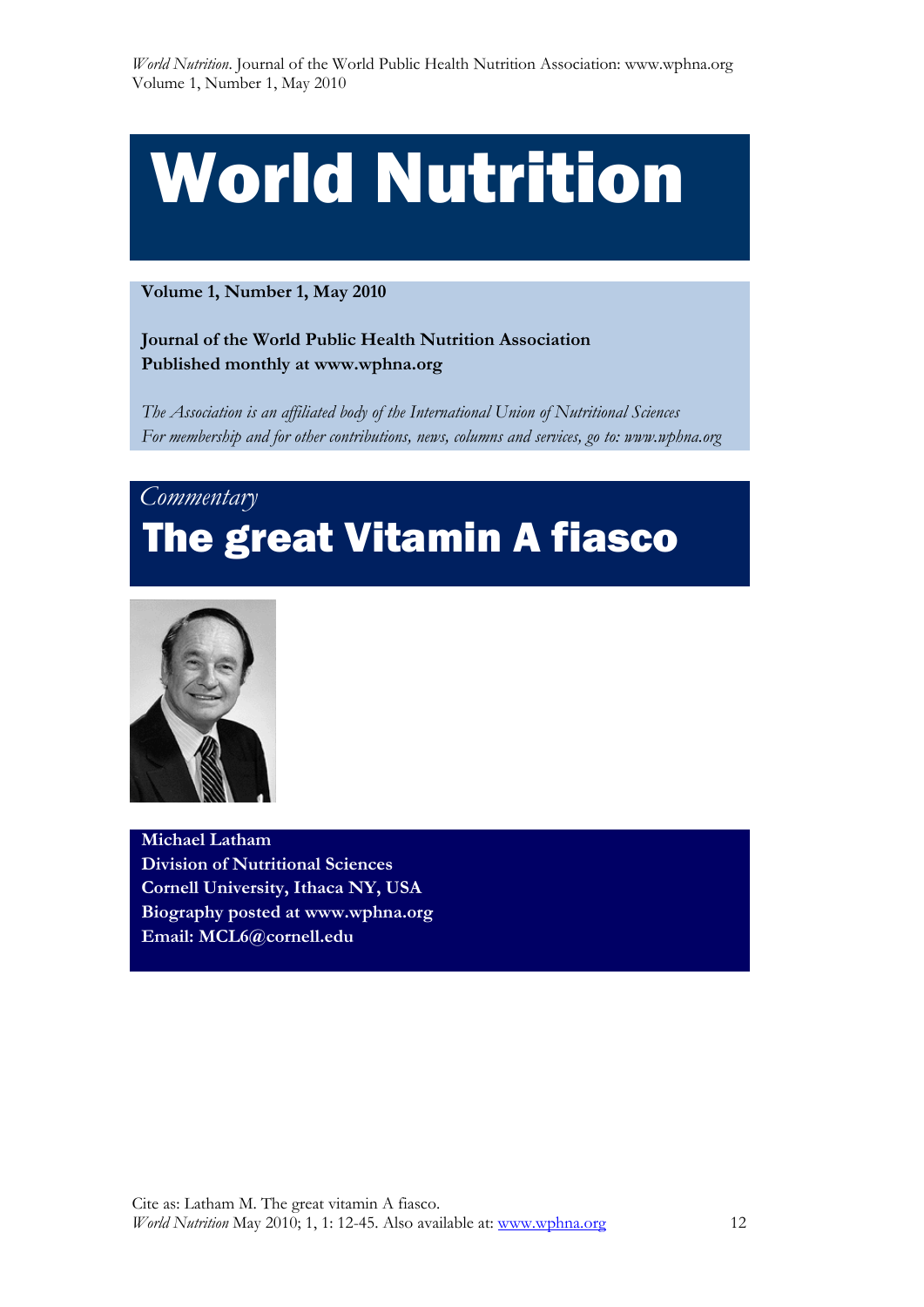## Introduction



This commentary challenges the wisdom and validity of the current practice of providing to children between 6 months and 5 years, regular supplements of massive medicinal doses of vitamin A. Every year, roughly half a billion capsules are made to be distributed and to be given to around 200 million children in over 100 'targeted' countries (1,2). One standard method of dosing of younger children is shown in the picture above, which appears on the cover of a United Nations Children's Fund (UNICEF) working paper issued in 2005 (1). In most cases, this medicinal dosing is now being done in countries and areas where the vitamin A deficiency diseases xerophthalmia and blinding keratomalacia are now rare, and any clinical signs of vitamin A deficiency are now uncommon.

'The international community', meaning influential public health policy-makers, recommends regular dosing with vitamin A capsules for a target of all children between the ages of 6 months and 5 years, in all countries where over 70 in 1,000 children die before the age of 5, 'as this is the internationally accepted proxy to indicate that vitamin A deficiency is a public health problem' (1). This figure is just above the 2008 global average of 65 deaths in 1,000 (3). Other countries are also included. A large proportion of the children who are receiving these massive doses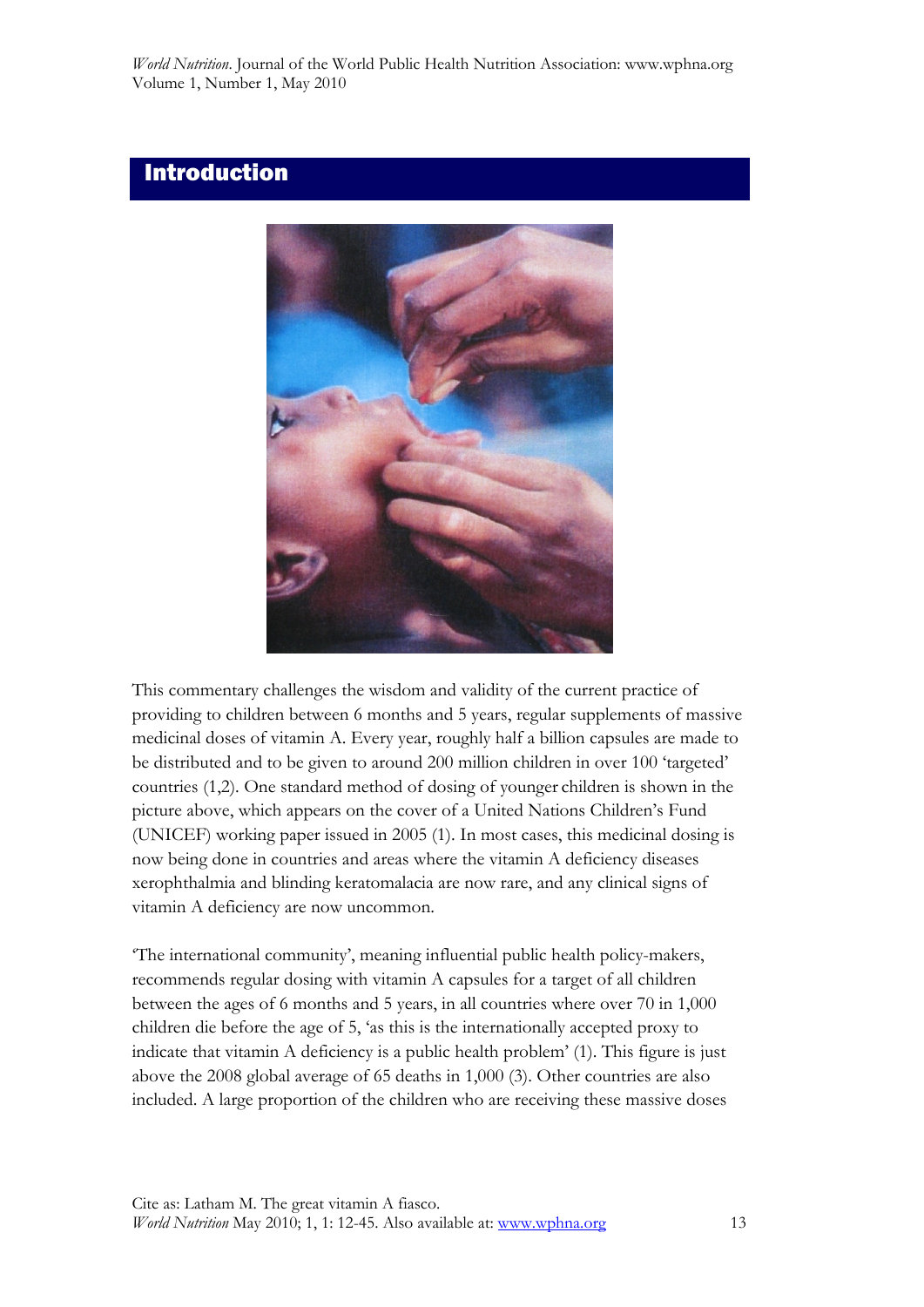have no evidence of lack of vitamin A, let alone deficiency, and also are neither wasted nor stunted.

Since the early 1990s the 'agenda' for the global use of vitamin A supplements has been largely controlled by a relatively small coterie of academics, mostly based in the USA. This group has gained industry support, and remains allied with a number of senior people in United Nations agencies, and North American aid agencies (the donors who have largely footed the bill), and with big non-government organisations.

The vitamin A capsule programme, also known as VAC, was triggered by research findings published in the 1980s and 1990s apparently suggesting that correcting vitamin A deficiency would greatly reduce young child mortality in general. The pooled results of a number of intervention trials of variable size and quality suggested that capsules reduced mortality by something like 20-30 per cent, although some of these trials showed no significant effect. The research findings in turn triggered highlevel international meetings. Vitamin A deficiency has become universally identified as one of the top global public health problems that can be solved. But this is not the primary purpose of the vitamin A capsule programme. Its rationale is that medicinal dosing with capsules reduces general child mortality.

Given that over 10 million children under the age of 5 die every year, a 20-30 per cent estimate translates into a potential of 2-3 million lives saveable a year – a staggering figure. A recent overview by the most influential academic expert in the field claims that the current global capsule programme is actually saving the lives of somewhat above 10 per cent of that figure, 350,000 children under the age of 5 every year, presumably by increasing resistance to infections (4).

The capsule programme has been massively scaled up in the 2000s. Between 1999 and 2004 the percentage of children in 103 targeted countries who received one dose of capsules a year increased from 50 to 68, and of two doses of capsules a year from 16 to 58, per cent (2,5).

This surge was partly in response to the United Nations Millennium Development Goal to reduce by two-thirds the rate of deaths of children under 5 between 1990 and 2015. UNICEF states: 'Vitamin A programming is a pre-requisite for achieving MDG#4' (1,2). Yet in 2009 a *Lancet* paper whose lead author was from UNICEF, stated that progress to the goal was 'grossly insufficient' other than in East Asia (China, notably), Latin America and the Caribbean, and also in high-income countries (3). Most of the countries making most progress have not implemented universal capsule distribution.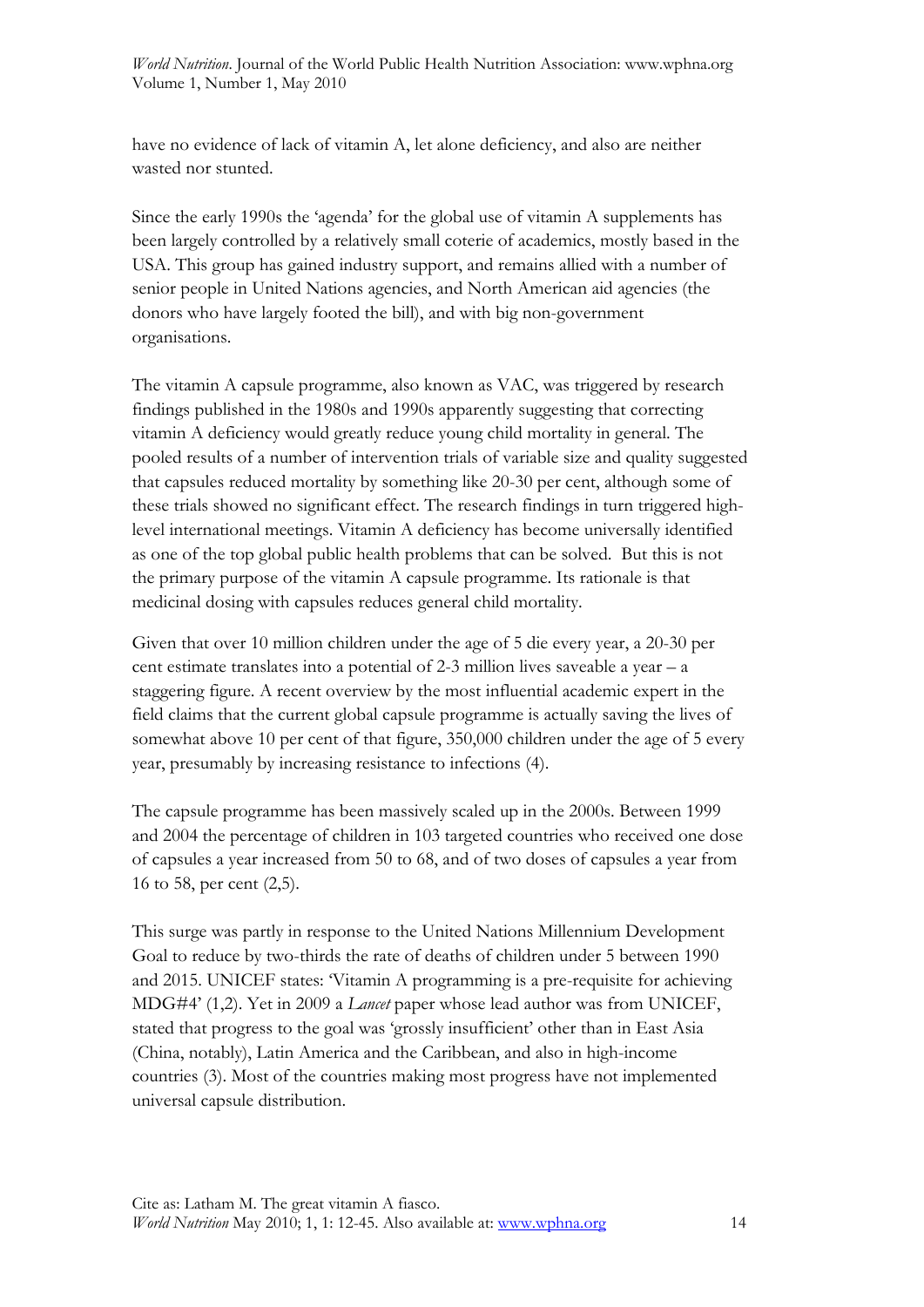This commentary is concerned with the prevention of vitamin A deficiency, the prevention of childhood mortality and morbidity, and the protection of child health. In it, evidence is cited showing that the medicinal use of capsules does not work, in the ways that are claimed. To the contrary: the evidence, supported by many years of my own experience both in the field and in international policy-making committees, which is shared by many colleagues, is that the vitamin A programmes are ineffective. They use up precious human and material resources. Most of all, they impede other approaches to the prevention of vitamin A deficiency, best initiated at national and local level, which need much more support. These include breastfeeding, and the protection and development of healthy, affordable and appropriate food systems and supplies. Such approaches also protect against other diseases, are sustainable, enhance well-being, and have social, cultural, economic and environmental benefits.

So far the donors have remained willing to fund ever-increasing vitamin A capsule programmes, despite the growing period of time during which no evidence has emerged that these programmes are effective in the ways claimed. Indeed, the most recent and most powerful evidence, from a systematic review published in 2009 (6), and specifically from the biggest trial ever conducted whose results were disclosed in 2007 but are not yet published (7), is that capsules do not have a significant effect on mortality. There are signs that 'donor fatigue' is imminent. Once that happens, claims for the 'crucial necessity' for these programmes are likely to evaporate.

## Vitamin A: Functions, sources, effects

 Vitamin A is an essential micronutrient. It has many functions, one of which is to nourish eyesight. It is found in the form of retinol in a few animal foods. It is stored in the liver, and so the livers of animals, poultry and fish are very rich sources of retinol. Milk, other dairy products and eggs, are good sources.

 Vitamin A is also in the form of carotenoids, which are pigments. Carotenoids (as 'retinol precursors'), are found in many colourful fruits in temperate and tropical countries, in a vast number of green leafy and other vegetables, and most orange and yellow vegetables and tubers. The carotenoid content of specific fruits, mangoes as an example, can vary by a factor of 10 or more (8). The outer leaves of leafy vegetables may contain 50 times the carotenoids of the inner leaves, because of the effect of sunlight (9). The richest sources of vitamin A (measured as retinol equivalents), are a number of tropical palm and other plant oils (10,11). Also most important for public health, breastmilk and in particular colostrum, contain substantial amounts of retinol.

 The amount of vitamin A from food recommended in normal circumstances for children between 6-12 months is 600 international units a day; that for children between 4 and 5 years old is 900 international units a day. The massive-dose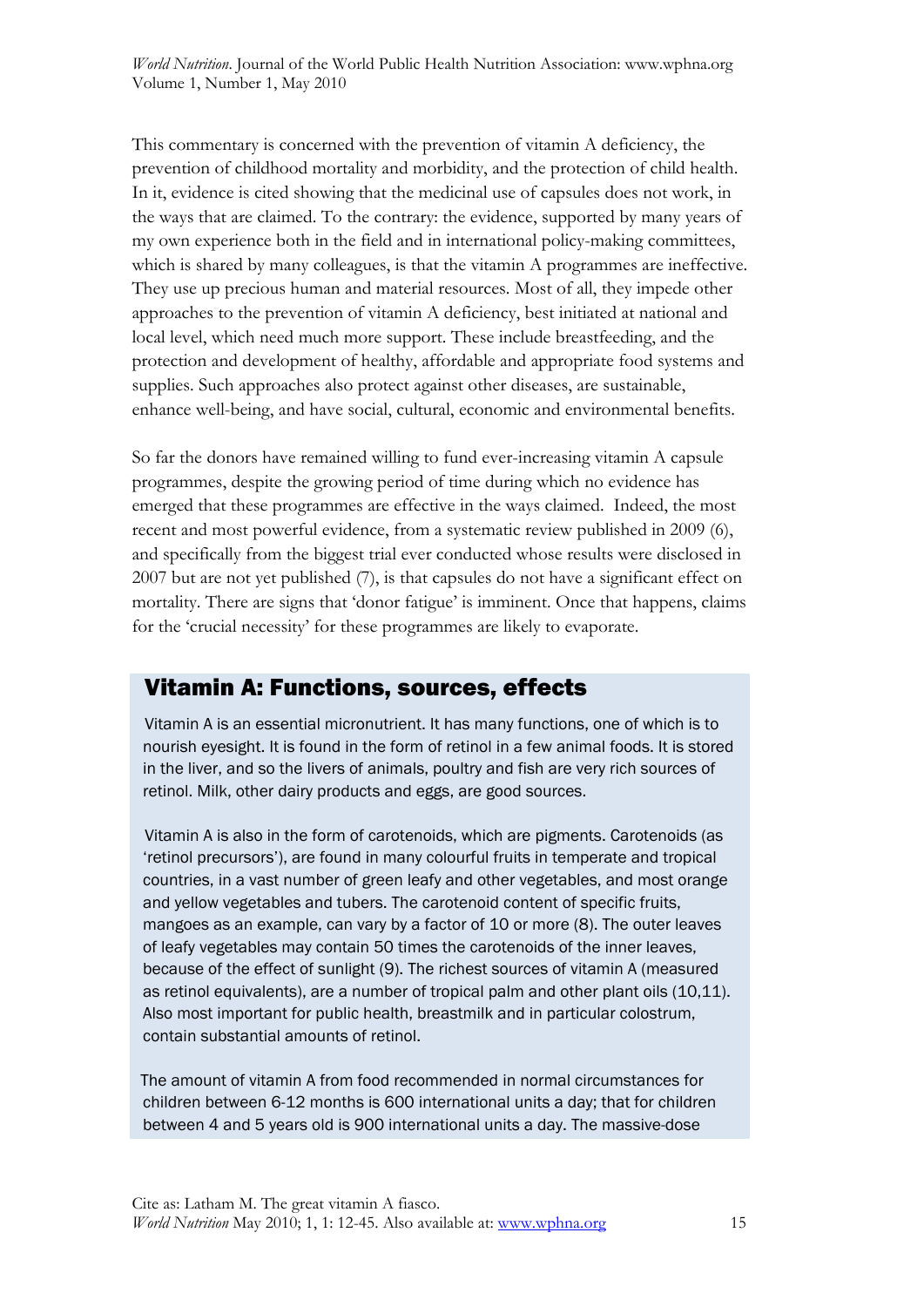medicinal twice-yearly supplements used to prevent deficiency are of 100,000 units for 6-12 month old babies, and 200,000 units for children between 1 and 5 years

 The most conspicuous signs of prolonged vitamin A deficiency are inability to see well in darkness, and then the deficiency disease xerophthalmia, leading to keratomalacia. This shows as eye lesions initially visible only on close inspection which, if severe deficiency persists, will become irreversible, and cause impaired vision and eventually blindness. Children who go blind from keratomalacia often die (12).

## 1970s and 1980s: The story begins

In the 1970s, the academic and policy-making communities concerned with international public health nutrition became increasingly interested in vitamin A and its deficiency states, and in particular, serious vitamin A deficiency. This, leading to xerophthalmia, and then keratomalacia, and often blindness and death in young children, was rightly identified as a very serious public health problem in India and other South-East Asian countries, to a lesser extent elsewhere in Asia and in Africa, and to some extent within some Latin American countries. Many studies were launched to determine the extent of the problem. A seminal study, in which I participated, tested the efficacy of different control measures (13).

#### **Initial consultations**

The International Vitamin A Consultative Group (IVACG) was founded in 1975. This body was funded by the US government international aid agency USAID and operated within USAID policy parameters. UNICEF and WHO were also involved. (14). In due course the IVACG secretariat in Washington DC was supplied by the International Life Sciences Institute (ILSI). I was a founding member of IVACG. It met more or less annually, and in its early years in the 1970s and 1980s focused mainly on producing guidelines (15), and discussing and promoting research.

The UN Standing Committee on Nutrition (SCN – initially the ACC/SCN) is the body responsible for harmonisation of UN agency policies and programmes on food and nutrition policy. From its beginning in 1977, the SCN pushed for acceleration in policy, programme and advocacy areas, but the UN member agencies had too few staff and resources to have much influence on the control of vitamin A deficiencies. By the late 1980s, some non-government organisations began holding vitamin A and other working group meetings linked with the annual SCN meetings, summarising the year's field-level activities, enhancing agency coordination, and sharing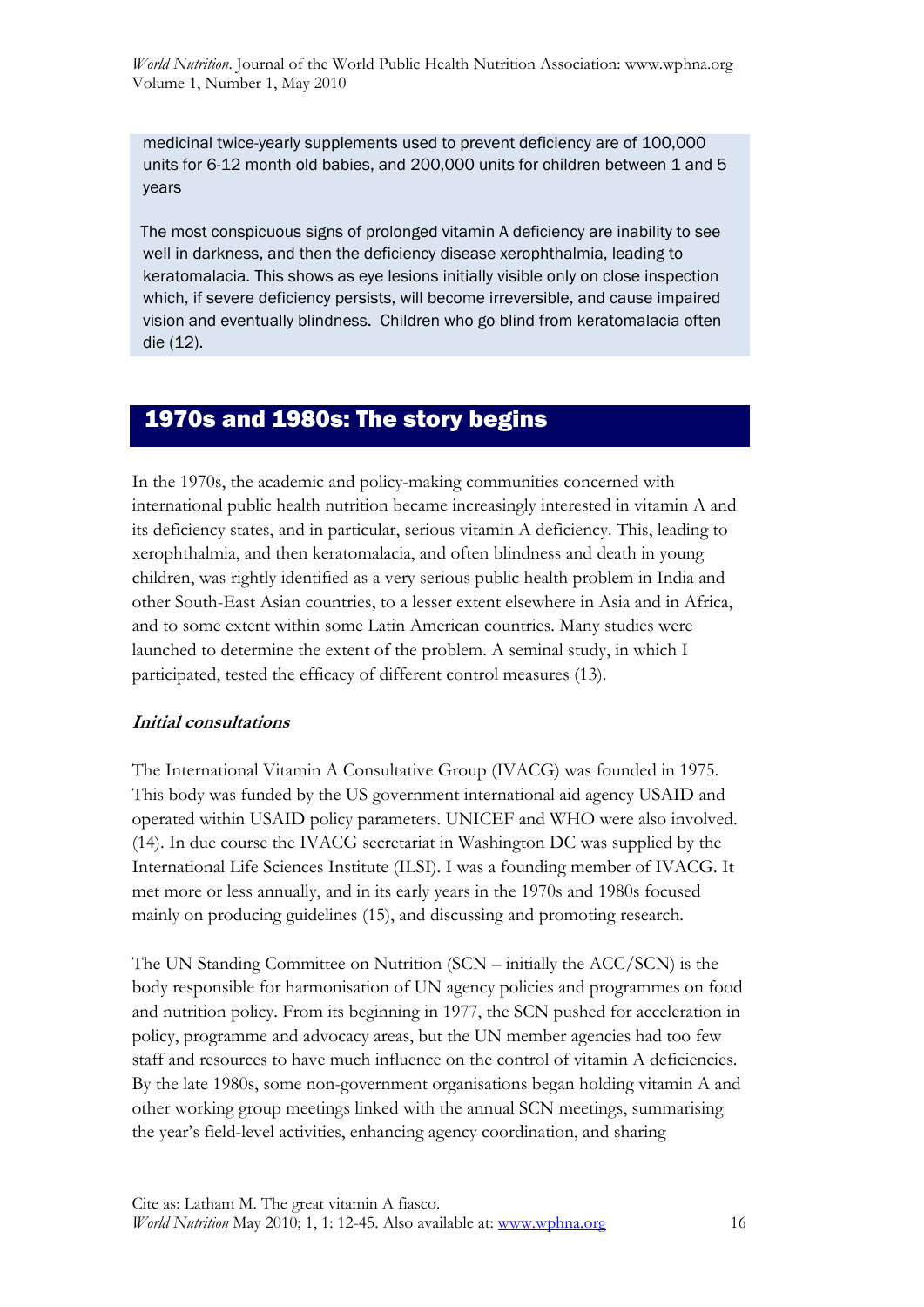information about ongoing advocacy efforts. The UN agencies found these meetings useful, and working groups on vitamin A and a growing list of other issues became an integral part of SCN meetings.

#### **First dramatic – and contested – findings**

A very influential study conducted in Indonesia, published in the *Lancet* in 1986, concluded that children, even those without ocular signs of xerophthalmia, who received massive dose vitamin A supplements, had a 34 percent lower mortality from all causes than those not receiving the supplement (16).

With colleagues I responded (17), raising serious questions about this study. Randomisation was not done at the baseline. No placebos were used. The control children had more clinical signs of vitamin A deficiency and poorer growth. No causes of death were reported. The units of randomisation were villages, but the data were presented for children.

The Indonesian study was rapidly followed by a meeting hosted by the US National Research Council to set up guidelines for how follow up studies should be done (18). Eight randomised controlled trials were conducted. A meta-analysis published in 1993 showed that six found significant reductions in child mortality, and that two did not (19).

Most of these studies were conducted in Asian countries with high prevalence rates for xerophthalmia, much serious malnutrition, and also – highly significant – low measles immunisation rates. Two were conducted in Africa. One, co-ordinated from Harvard University and carried out in the Sudan (20) showed no difference in child deaths in those receiving vitamin A compared with controls. The second was the much quoted VAST (Vitamin A Supplement Trial) study in Ghana using a very large sample of village children. In 1993 the authors reported about 500 deaths in the control children compared to about 400 in the supplemented children – a statistically significant difference (21).

Again in the *Lancet* (22) I suggested that the statistical difference in deaths might disappear if measles mortality were excluded. The 'causes' of death in such studies are established by 'verbal autopsies' (a wonderful oxymoron) from family members, often many weeks after each child's death. It appeared entirely feasible, based on many years experience in the field in Africa, that many deaths recorded as due to respiratory infections, diarrhoea or fever (recorded as malaria) might in fact be measles deaths. Measles can cause all of these symptoms. Malaria can only be diagnosed by identifying plasmodia in blood. Measles is the only cause of childhood morbidity for which medicinal vitamin A supplements have been shown to reduce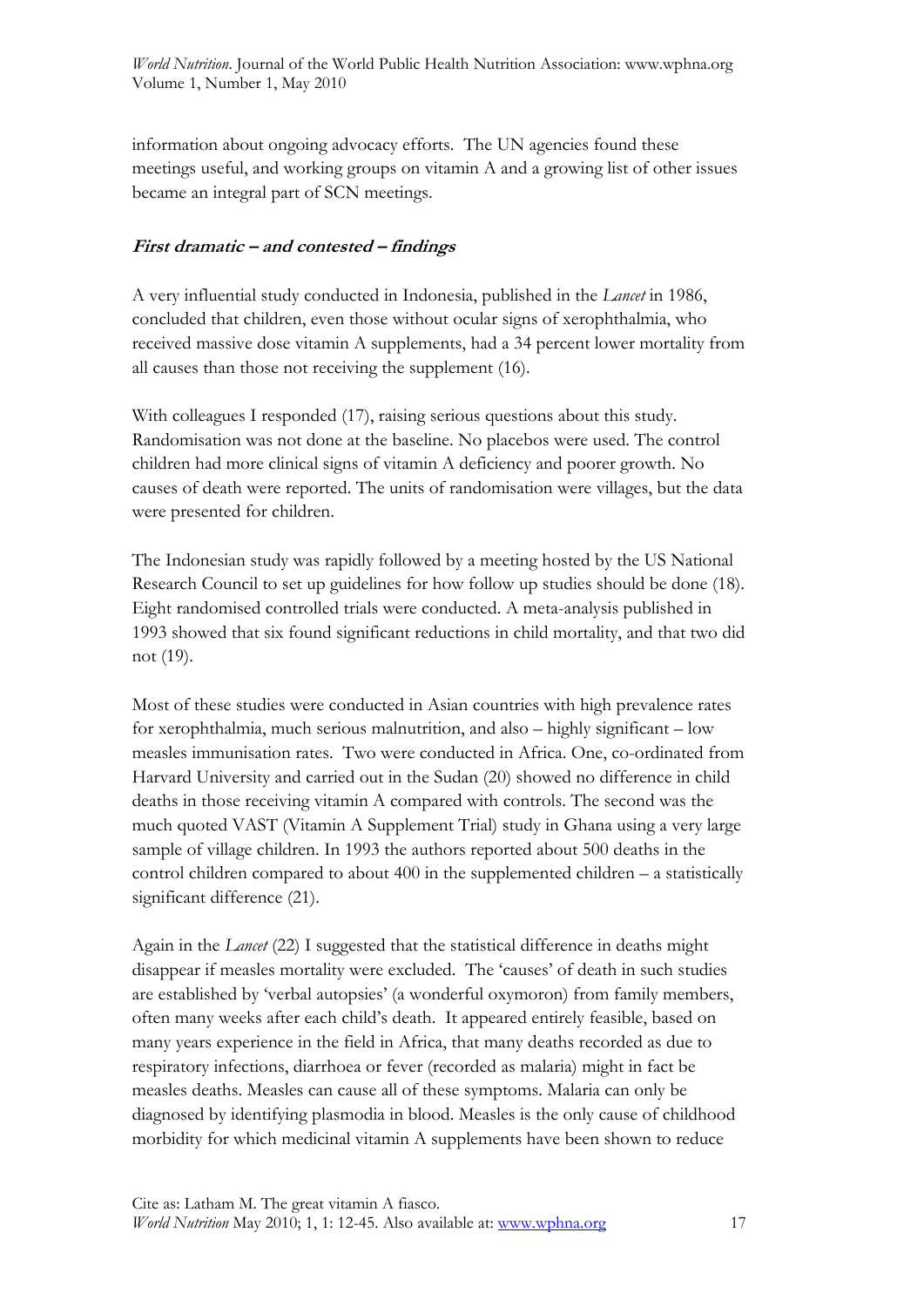the severity of illness and case fatality rates (23, 24). The most effective way to prevent measles is vaccination.

The question asked was: 'Could it be that the significant reduction in mortality rates in children receiving vitamin A supplements in these studies was due to a reduction in measles deaths?' This question has never been answered. Indeed, it has never been adequately addressed.

## Early 1990s: 'Hidden hunger'

In the 1990s any doubts about the efficacy of medicinal vitamin A supplementation were swept aside. In 1990 the World Summit for Children, inspired by the then head of UNICEF James Grant, which was held at head of state level at the UN headquarters in New York, called for the elimination of vitamin A deficiency. David Alnwick, then of the UNICEF micronutrients programme, summarised the thinking behind such policy decisions as follows. 'Three micronutrients were "singled out" as deserving particular attention: vitamin A, iron and iodine. Although useful in prioritizing problems and drawing attention to the need for action, the identification of these particular micronutrients was somewhat arbitrary, based on an interpretation of data available at that time' (25).

#### **The 'hidden hunger' concept**

With the World Summit mandate, in 1991 USAID, WHO, FAO, UNICEF, the UN Development Programme (UNDP) and the World Bank, assembled for the Hidden Hunger Conference in Canada, convened by the Canadian International Development Agency (CIDA). At the conference, which I attended, it became clear that CIDA was likely to begin funding VAC programmes.

However, there was no agreement at this point that VAC would be the main approach. In 1992 the International Conference on Nutrition convened by FAO with WHO, which assembled in Rome after preparatory regional meetings, confirmed the Hidden Hunger conference position. A theme paper prepared by experts from the Indian National Institute of Nutrition stated: 'Currently, vitamin A deficiency is a serious public health problem in Africa, Southeast Asia and the Western Pacific' (26). The recommendation presented to the ICN's final meeting in Rome on the topic was: 'Ensure that sustainable food-based strategies are undertaken as first priority... Supplementation of intakes on a short-term basis with vitamin A... may be required to reinforce dietary approaches in severely deficient populations utilizing, where possible, primary health care services' (27).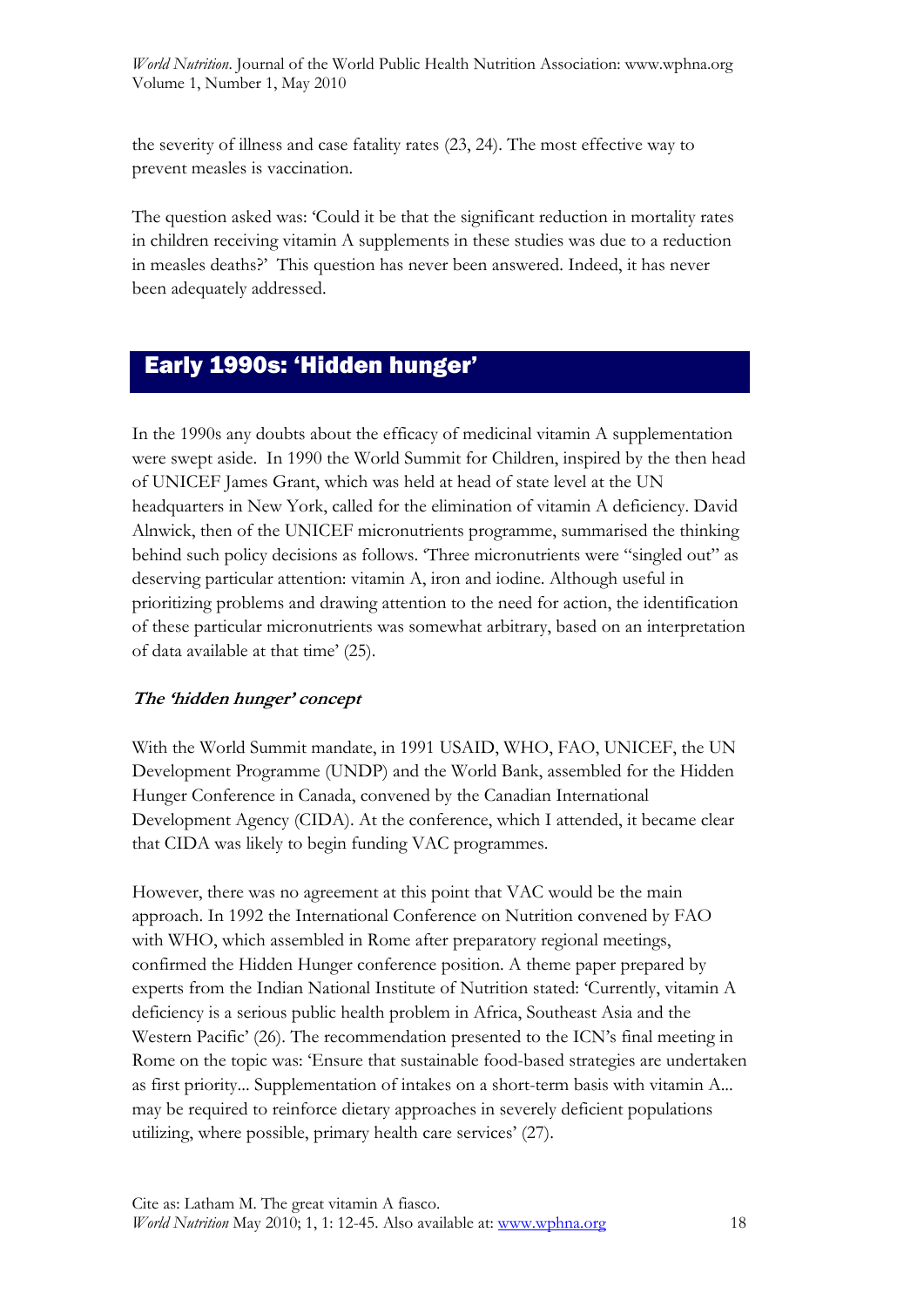At SCN meetings in this period, heated discussions were held on how vitamin A, iodine and iron programming should be coordinated and if possible even centralised. Vitamin A and iodine by then evidently had a strong research base, adequate programmatic experience, and growing public interest. It was clear that widespread donor interest and substantial funding were likely to emerge. In the field of international nutrition policy and programmes, that was  $-$  and is  $-$  a rarity. UN agencies vied to get their share, and would not agree that the SCN should take on the role of a central coordinator.

## The UN system

 The United Nations system was established after the Second World War as the most rational way where possible to preserve peace, increase understanding, and build a global family of nations. With all its faults, it is a system of international governance with some built-in accountability, I have worked as an advisor to a number of UN agencies for many years. Relevant agencies include the Food and Agriculture Organization of the United Nations (FAO), the World Health Organization (WHO), the UN Development Programme (UNDP), and, in the context specifically of aid to children in poor countries, the UN Children's Fund (UNICEF) and the World Food Programme (WFP). The heads of UNICEF and WFP are appointed by the US government. So is the head of the World Bank, which is also part of the UN system, as is the World Trade Organization.

 An obvious problem with the UN system, as with separate national government departments, is that different UN agencies tend to have different and often competing or conflicting priorities. Uniquely, the UN system set up a co-ordinating body whose task has been to harmonise international nutrition policies. Founded in 1977, this UN System Standing Committee on Nutrition (SCN, originally known as the ACC-SCN) is still in existence, though at the time of writing it is in a state of disarray and out of funds.

## Capsules 'a temporary measure'

Until well into the 1990s, textbooks, manuals, and vitamin A policy discussions, simply listed universal vitamin A capsule distribution as one of several programme options. It was not indicated as being superior unless speed of initiation was important. If sustainability was desired, it came last in lists.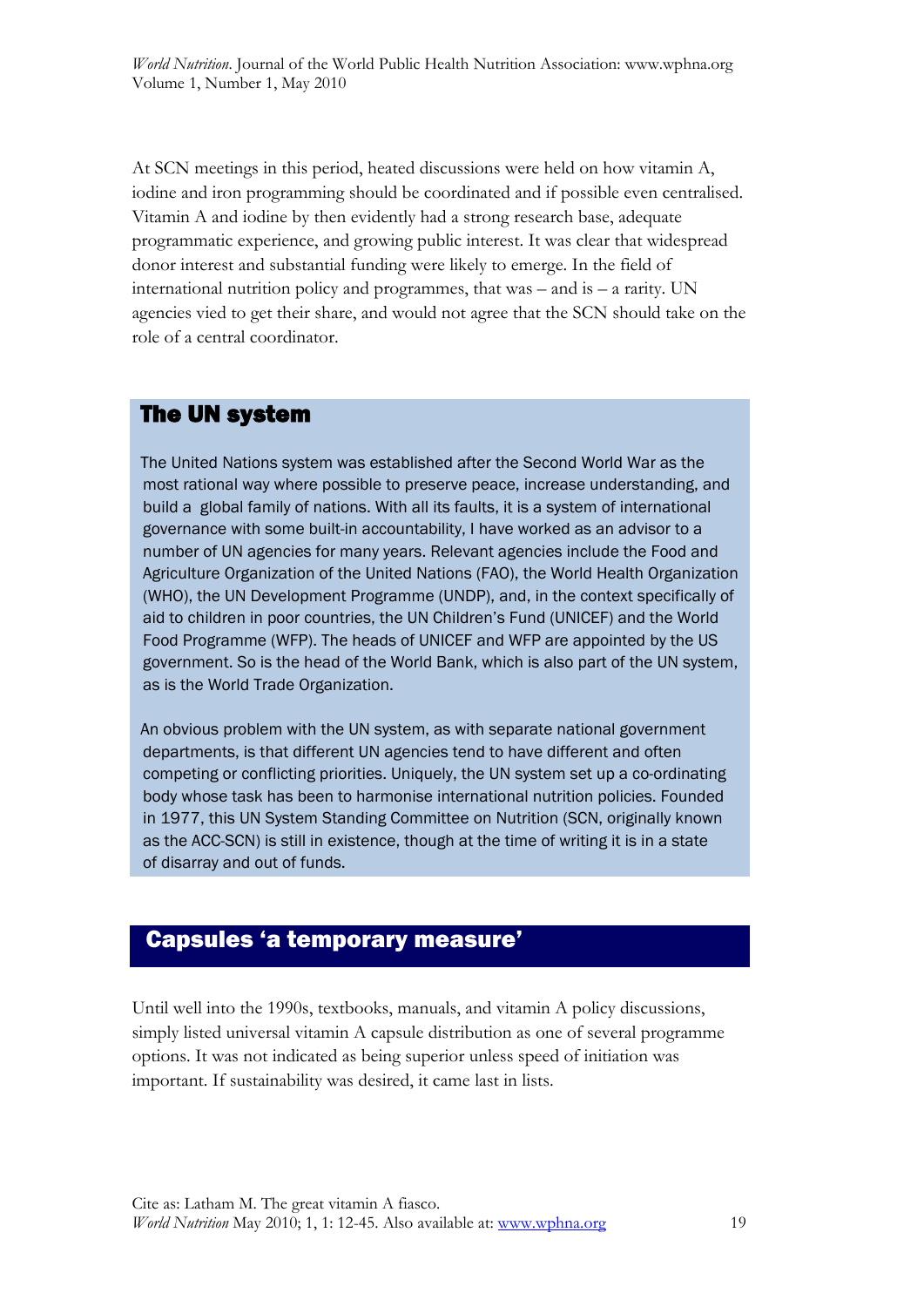#### **Capsules 'short-term' and 'stop-gap'**

For example, an SCN evaluation published in 1987 (28) laid out and compared the impact of the major alternatives. These were as follows. 1: Vitamin A capsules. 2: Fortification. 3: Horticultural and public health measures. All three resulted in improvements in serum retinol. But interventions 1 and 2 could do nothing more than improve vitamin A status. Intervention 3, however, could produce much wider benefits to health and nutrition, in addition to increasing intakes of carotenoids and improving vitamin A status.

Capsule distribution was acknowledged to be a short-term, stop-gap measure pending dietary improvements. The evaluation stated: 'It is important not to lose sight of the fact that this programme was conceived only as a temporary measure' (28). At the SCN meeting of which it was a product, several experts referred to supplementation as the 'short-term' solution. This view echoed that of a meeting of the IVACG held the previous year (29)

In this period, policy discussion divided vitamin A supplementation into two or three alternative approaches, one of which was the disease-targeted approach. When funds were scarce, in a country with a good primary health care system and an essential drugs programme, this could be a promising approach. This strategy might well have as much impact as a universal programme, at much lower cost, with much less need for its own personnel and infrastructure, and thus with a much greater chance of being sustainable.

#### **Integration attempted in Africa...**

Tanzania implemented the disease-based approach through its essential drugs programme in the early 1990s This was in addition to efforts to improve production and marketing of red palm oil, which is exceedingly rich in carotenoids, and to grow and sell tropical fruit seedlings from schools, which proved to be sustainable (30). The Tanzania Food and Nutrition Centre trained staff from every health facility in the country on how to implement this vitamin A supplement programme (for example, what dose to use for children with which diseases, and what record-keeping to use to prevent excessive dosing with multiple clinic visits).

Until the mid 1990s, governments usually attempted to integrate capsule delivery into primary health care delivery. Research in Tanzania around 1990 with iodised oil capsules showed that a more expensive, more vertical campaign style of delivery achieved dramatic reductions in capsule wastage, and increases in coverage rates (31). For iodised oil programmes this improves cost effectiveness.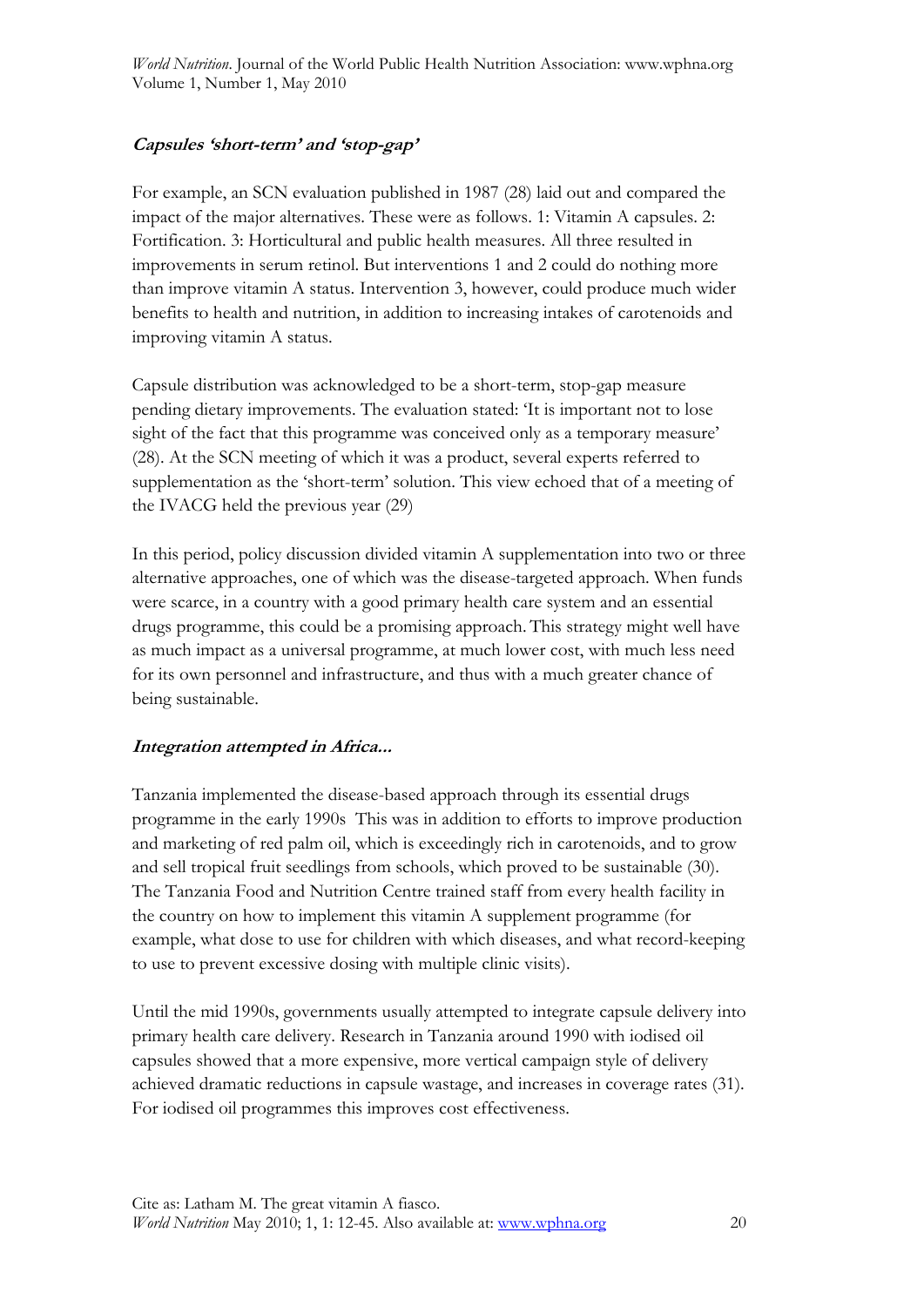These capsules were always seen as a stop-gap measure, to be phased out as universal salt iodisation was implemented. Concerned only about the potential for increased coverage, nearly all vitamin A capsule programmes also shifted to that approach, often combining capsule distribution with 'child health days' or other vaccination campaign efforts.

#### **... and frustrated in Bangladesh**

Beginning in the 1990s, supplementation programmes began to dominate all other means to improve vitamin A status. The coterie of people clustered in and around the International Vitamin A Consultative Group who were controlling the vitamin A 'agenda', often demeaned or brushed aside other approaches. Some UN and national aid agencies were complicit in this, and pharmaceutical giants stood to benefit financially.

Here is what this meant in Bangladesh. The Swedish International Development Cooperation Agency (Sida) had begun, through UNICEF, to support a universal capsule programme in Bangladesh in 1981. By 1989 it was clear that coverage rates were unlikely ever consistently to reach much above the 60 per cent level estimated to begin having a measurable impact on deficiency (32). Some 20 million 200,000 IU capsules 'disappeared' annually (33), and no research had been done to determine whether any of these were consumed by pregnant women. However, one evaluation found that, while 35 per cent of children in the target age group of 6 months to 6 years had received capsules, 26 per cent of infants under 6 months had received them (34). Coverage rates for infants under 6 months, who were not supposed to receive capsules at all, were nearly as high as for the target group in the rare measured cases.

Sida then explored alternative approaches, and tried to determine what relevant government agencies and other donors were doing to improve vitamin A status there. For the first of these, Sida chose to support a communication effort to increase both the supply and demand of foods rich in vitamin A. This was done by a local non-government organisation, Worldview International, on a district-by-district basis, starting with those known to have the highest levels of clinical signs of deficiency. Funded in some districts by Holland and Norway, a total of over 10 million people were reached (35).

However, both the Bangladeshi government, and the other donors, informed Sida that there were many other priorities in Bangladesh, and that at least vitamin A had the capsule programme on-going. In other words, as long as 'universal VAC' was covering about half the children, nothing more would be supported.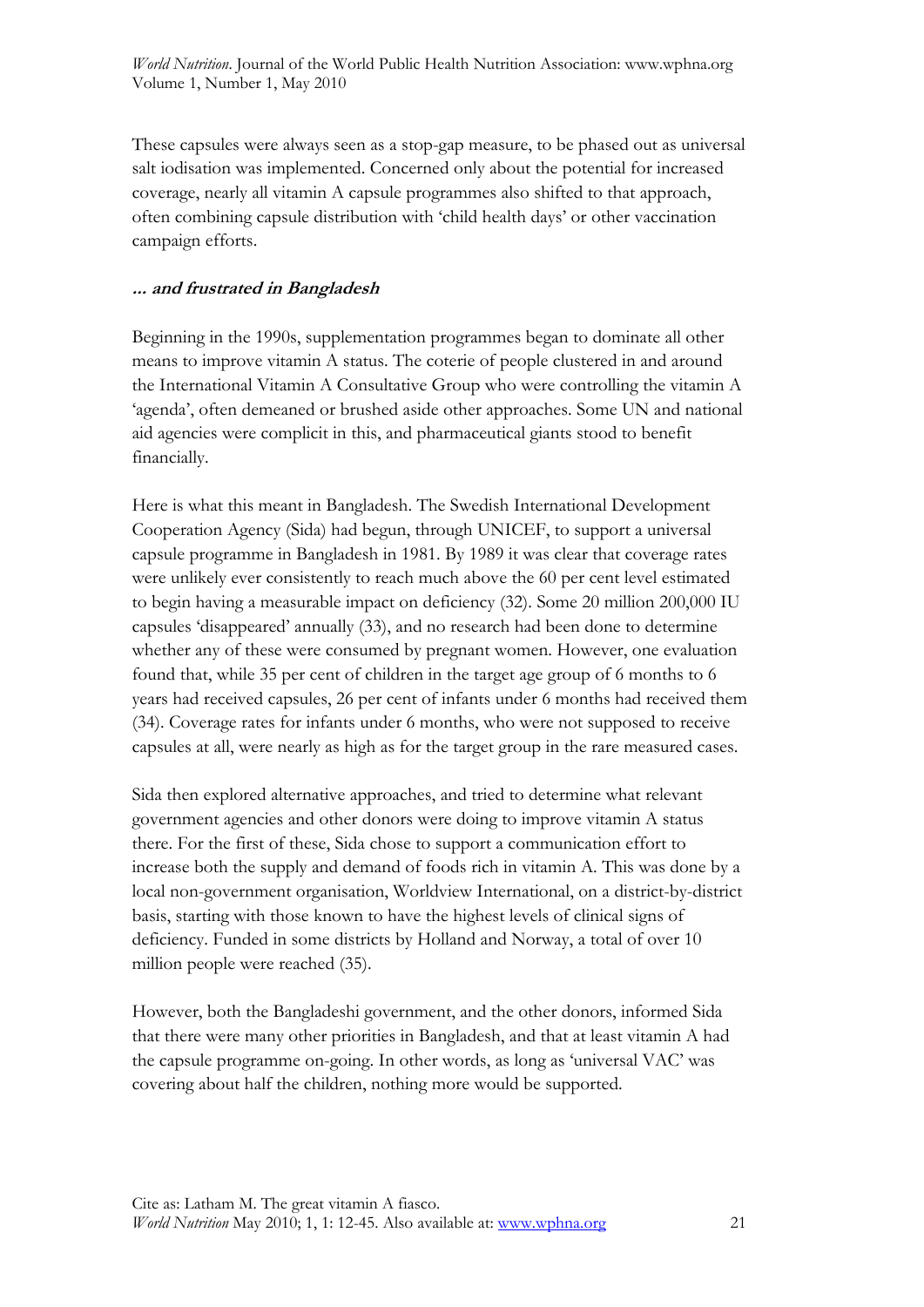#### **Capsule programmes a 'policy barrier'**

In SCN working groups and other meetings, it was reported that universal capsule programmes thus appeared to be giving policy makers the feeling that nothing more was needed. This was thus acting as a 'policy barrier' to other effective and more sustainable food based approaches. Disease-targeted distribution would be less likely to lull policy makers into thinking that no complementary efforts were needed (36). At the 1993 IVACG meeting, a policy think-piece suggested a compromise solution (37). It was recommended that if donors agreed to fund short-term universal capsule distribution programmes, they should also ask for a complementary food-based programme. This might have needed to have been of equal cost, address long-term solutions, and be linked to a simple diet monitoring system (38). Monitoring was needed for checking to determine every few years which districts no longer needed universal capsule distribution. For a while this idea was acknowledged as an expression of a genuine policy concern (39).

## The Beaton report

However, as from the early 1990s supplementation with massive medicinal doses of vitamin A became increasingly accepted as the main or even the only effective way to prevent deficiency, and also one of the most effective ways to save lives of children throughout higher child mortality countries.

The scientific basis for this change of policy is generally accepted to be a report published in 1993 (40). This reviewed the studies undertaken up to that time of the evident effects of supplementation on childhood mortality. It concluded: 'These studies together suggested that vitamin A supplementation resulted in an average reduction of 23 percent in mortality rates in children 6-60 months of age'.

The report, commissioned by CIDA, is usually known as the Beaton report, after its lead author. It was and still is interpreted in ways that had and still have the effect of vastly increasing the use of massive medicinal doses of vitamin A. This interpretation enhanced donor interest to provide increased funding for capsule use worldwide, not mainly to prevent xerophthalmia and keratomalacia, but as a 'magic bullet' claimed to have the potential greatly to reduce young child mortality rates throughout practically all higher-mortality countries.

The Beaton report continues to be used selectively. Thus, one of its key comments seems to have been studiously ignored. This says: 'We can offer no conclusion, based on the definitive mortality evidence, about the impact of vitamin A to be expected in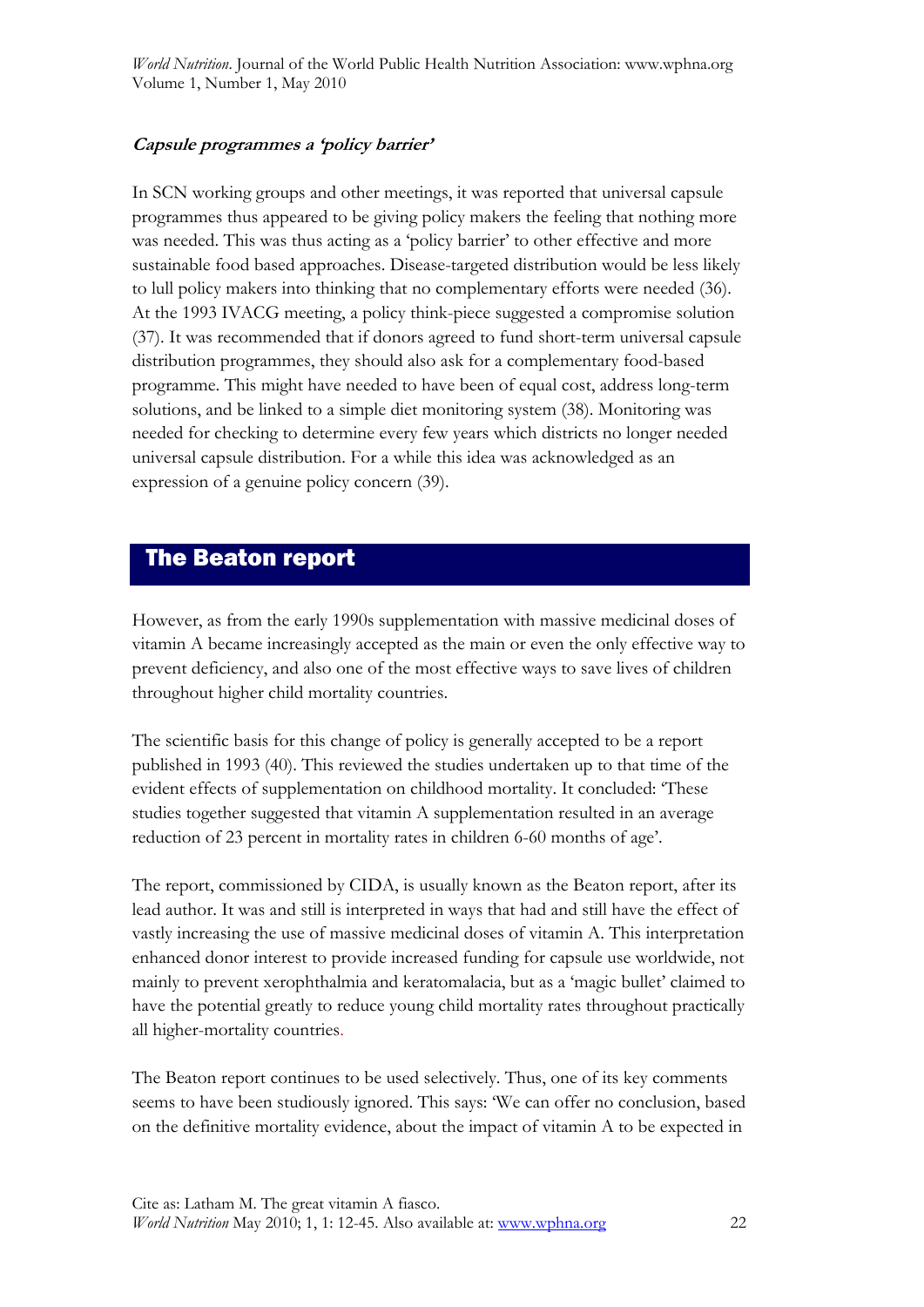populations where there is evidence of depletion but not evidence that depletion is severe enough to produce clinical lesions in at least a small proportion of individuals' (40).

The report also specifically indicated that the impact it believed existed, was not due to the provision of a medicinal dose of vitamin A at one time, and that more gradual, sustainable approaches would be equally effective.

#### **Capsules do not prevent major infections**

What the Beaton report also said was that by contrast, and paradoxically, supplementation in the eight studies examined did not 'impact on incidence, duration or prevalence of diarrheal and respiratory infections'. The report did state that 'vitamin supplementation reduced the case fatality rates from measles' but was not able from the data to examine measles vaccination coverage.

The authors then stated their opinion that 'given the indisputable effect on mortality, there has to be an effect on severe morbidity'. Perhaps this way of thinking, so strongly expressed, has contributed to a lack of research on the link between morbidity and mortality.

The report also concluded that 'improvement of vitamin A status cannot be expected to impact on incidence, duration or prevalence of general diarrhoeal and respiratory illness as seen in the community'. It did state that 'vitamin A supplementation reduced the case fatality rates from measles' (40) but did not examine measles vaccination coverage, and whether this explained variance in the apparent impact of vitamin A supplementation on mortality.

#### **Does the capsule programme really save many lives?**

So if as claimed, the capsule programme does substantially reduce child mortality, it evidently does so without also reducing morbidity (with the exception of measles, most effectively prevented by vaccination). But how can this be possible? This is a conundrum that has not been resolved. Around half the annual deaths of children under 5 in the world are directly caused by infections – roughly 2 million from pneumonia, 2 million from diarrhoea, 1 million from malaria. Rates of death from these diseases are generally falling, but very slowly. Measles-related deaths have fallen rapidly in the last decade and are now around 200,000 a year.

When asked, capsule proponents cite findings which, they say, indicate that vitamin A supplementation may help the body deal better with severe infection, and suggest possible biological mechanisms. This is an issue of global importance. If policy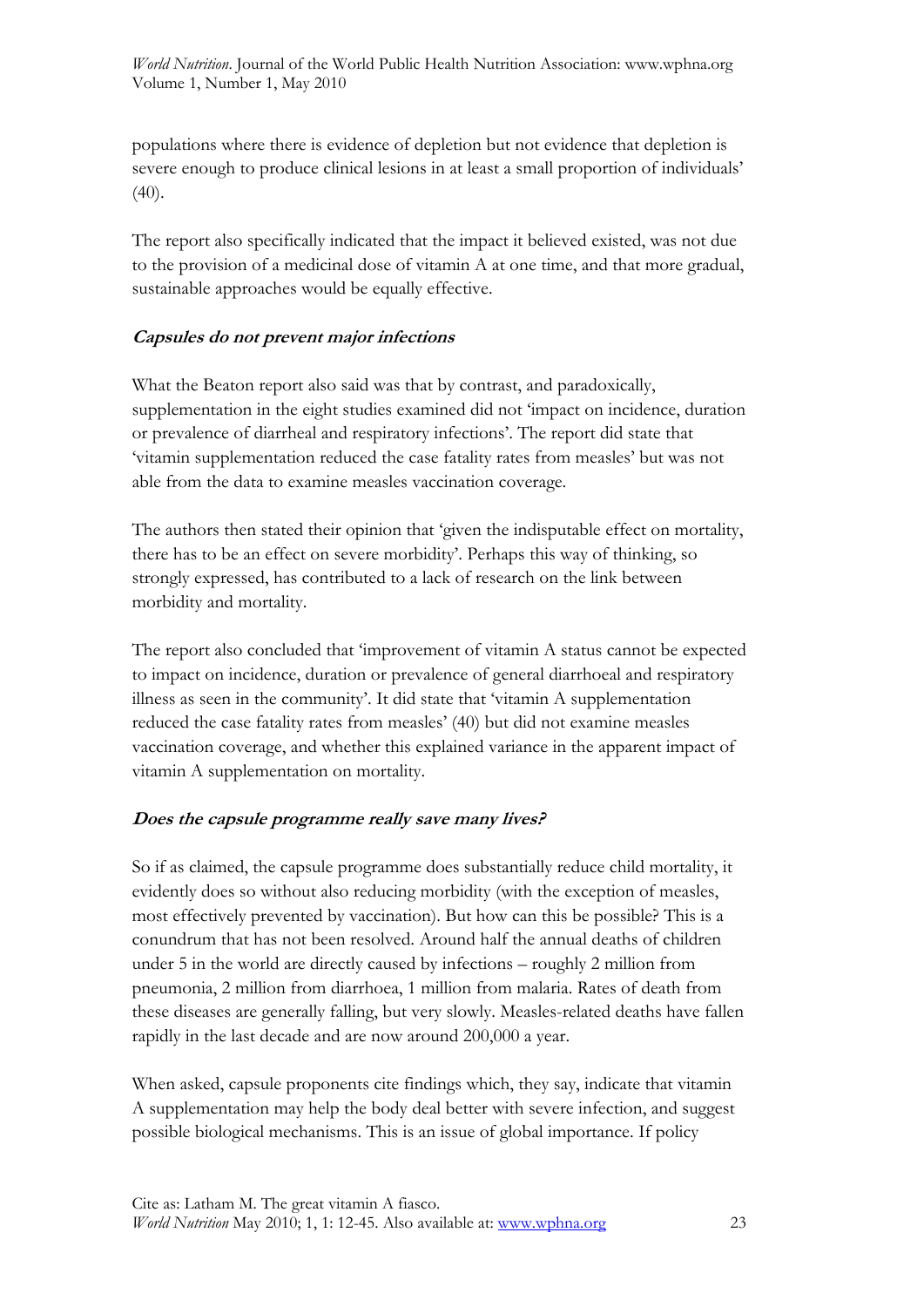making designed to prevent and control vitamin A deficiency was really driven by science, this hypothesis surely would have been researched thoroughly, and consistently confirmed. To the contrary, concrete evidence for the hypothesis is quite thin.

No further placebo-controlled trials have been possible for ethical reasons. That no good studies, nor adequate evaluations, have been done on the effectiveness of national vitamin A capsule programmes, is deplorable.

## Massive dosing may do some harm

Because the deaths of concern in children are not accidents, but nearly always preceded by morbidity, this spurred the conduct of studies designed to measure the impact of capsule programmes on morbidity, especially from diarrhoea and respiratory infections. I was involved in two such randomly controlled studies. Fairly consistently, these studies showed no reduction in the incidence of diarrhoea or respiratory infections in children receiving capsules.

#### **Adverse effects on respiratory infections**

To the contrary, some showed a statistically significant increase in respiratory infection incidence in the vitamin A compared with the control group. One of these, conducted in Indonesia, included 1407 preschool children. It was a randomised, placebo-controlled, double masked trial, published in 1996. The authors concluded: 'High dose vitamin A supplements increased the incidence of acute respiratory illnesses (ARI) by 8%, and acute lower respiratory illnesses (ALRI) by 39%'. They also concluded: 'These 'detrimental effects on acute lower respiratory illnesses were most marked in children with adequate nutritional status' (41).

A 2003 meta-analysis of the impact of capsule programmes on child morbidity from diarrhoea and respiratory infections (42) used 9 randomised control trials, including one in which I had been involved (43). It concluded that 'the combined results indicated that vitamin A supplementation has no consistent overall protective effect on the incidence of diarrhoea'. It also said that supplementation 'slightly increases the incidence of respiratory tract infections'. For this reason it concluded that: 'High dose vitamin A supplements are not recommended on a routine basis for all preschool children, and should be offered only to individuals or populations with vitamin A deficiency' (43). These recommendations have been ignored.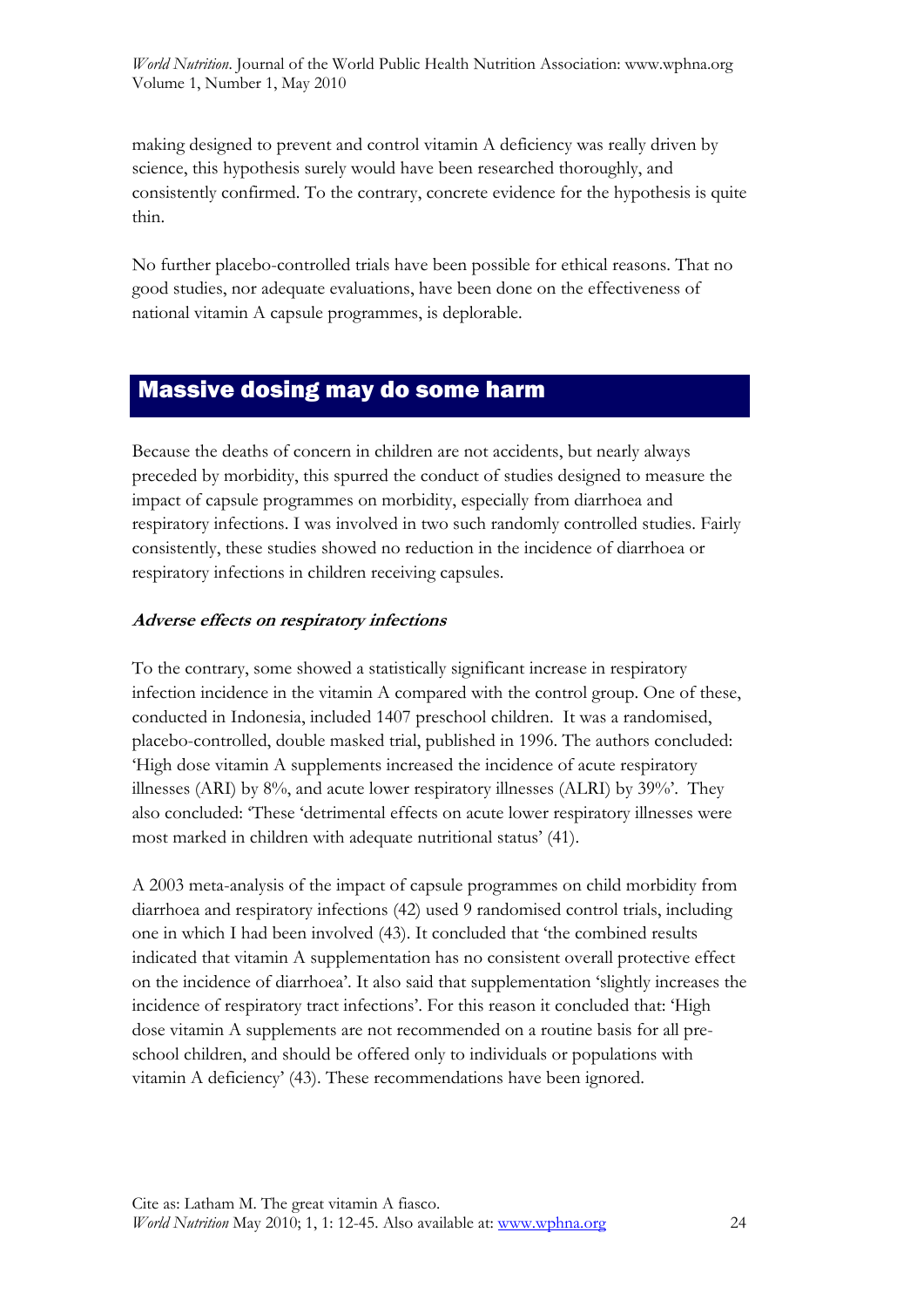Why do medicinal doses of supplements appear to worsen respiratory infections especially in healthy children? The authors, and others, provide a reasonable rationale. For example, the massive doses might cause immune dysregulation, due to massive non-physiological doses of the vitamin, especially in children with good vitamin A status. Some animal studies have shown that excess vitamin A depresses humoral and cellular immune responses. The findings that high doses of vitamin A, especially in well nourished children, have adverse impacts on respiratory infections, should surely be grounds for serious concern.

There has been no outcry, or even serious scientific collective discussion, focusing on this issue. The majority of children receiving medicinal doses of capsules are not malnourished. Can we be certain that capsule programmes are 'doing no harm' in many countries? The finding of adverse effects supports providing vitamin A supplements only to specially screened at-risk children, and perhaps with lower doses at more frequent intervals, not every 6 months. It also adds to arguments in favour of rapidly phasing out vitamin A capsule programmes in their current form.

## Later 1990s and 2000s: Capsules 'the only game'

Just as there is big business and big science, there is big aid. International aid programmes are not driven simply by science. With any politically-influenced policy, evidence is part of the mix, but it may be interpreted recklessly. The main aid policy drivers are first of all, the national interests of the major bilateral donors, mainly governments of Northern countries. In the case of overseas development assistance, the biggest donor in absolute terms is, far and away, the USA, particularly thorough the US Agency for International Development (USAID). By federal law, USAID programmes, however beneficial to recipients, must further the interests of the USA, as interpreted by the US governments of the day.

The second driving force is industry, which in the case of food aid is the big agriculture and food companies, and in the case of VAC is Big Pharma – the giant pharmaceutical companies that manufacture synthetic nutrients. A third influence is culture. However sympathetic nationals of rich countries are with nationals of impoverished countries, without extensive field experience and residence in the community in such countries, they are unlikely to understand their needs.

#### **Follow the money**

Relevant UN agencies are also important, but the normative ones like WHO and FAO have little discretionary cash. Without gas in their tank in the form of money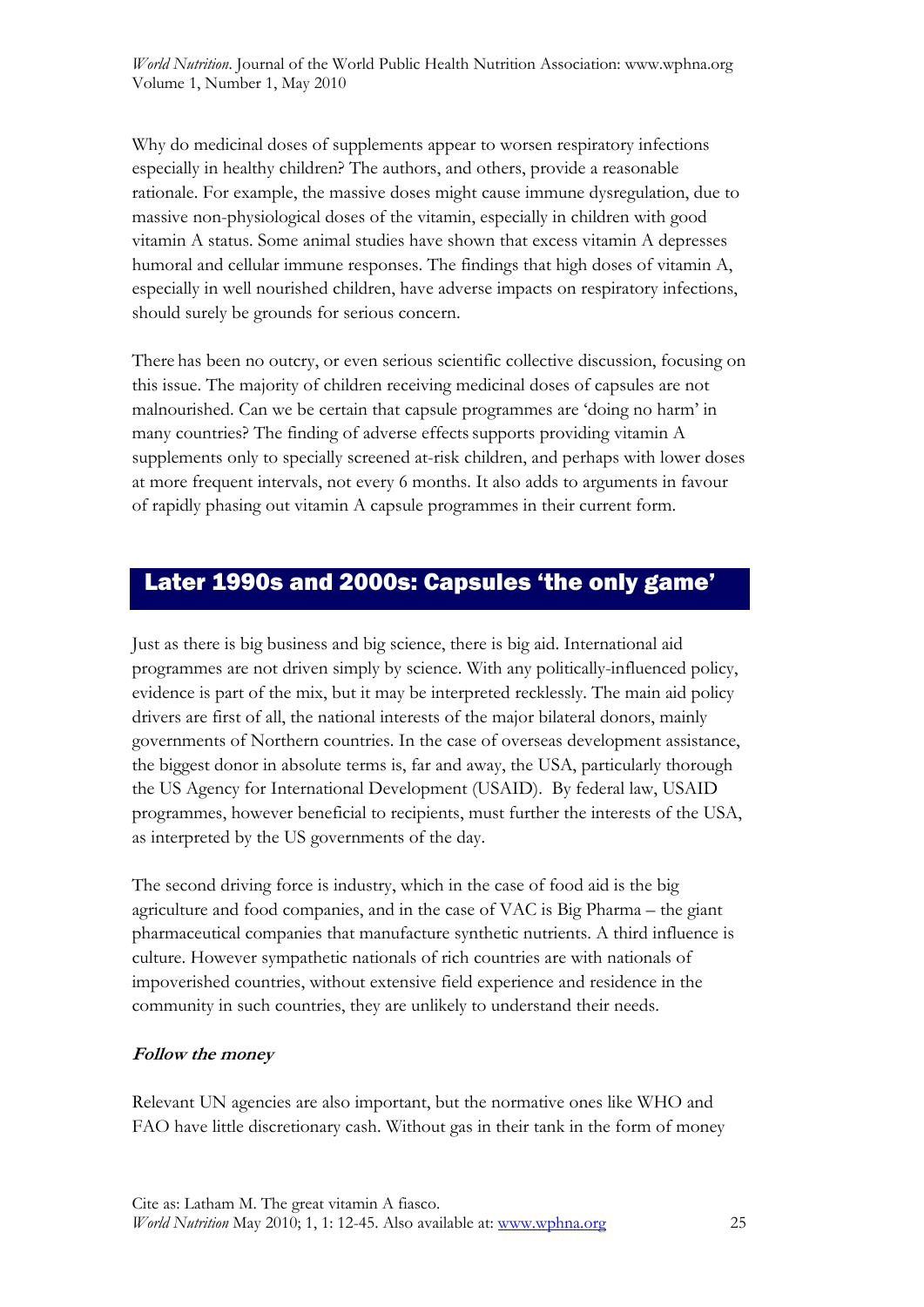and materials from donors and industry, there is not much they can do except set standards and hope governments and other powerful players will respond. Other players are academics and other experts. When – as in the case of vitamin A supplementation – their findings and views coincide with those of donors and industry, academics also can be decidedly influential.

Also, when a great deal of money is made available for specific international projects, those people in government, international agencies and academia who have been part of the policy thinking that has provided support for the projects, or who agree with this thinking, gain prestige, status, and funding. Further, donor money for 'development' generates jobs for people in non-governmental organisations, in government in the recipient countries, and in the field.

#### **IVACG and the big agenda**

By the 1990s the International Vitamin A Consultative Group had shifted its focus increasingly to include operations research, and discussion of policy and programme issues.

IVACG did much good work, especially in its earlier years. But it was undemocratic in its leadership, the same chair remained permanently in place, and in the last years of its existence some wagssuggested calling it the International Vitamin A Capsule Group. This was because its leadership almost exclusively came to embrace the topdown, 'magic bullet' capsule approach. Food-based approaches and breastfeeding promotion became always marginal to its agenda.

The findings of studies showing the cost benefit and effectiveness of food-based approaches were either not accepted for presentation at IVACG meetings, or were given very little attention. Two examples were an evaluation showing that frequent consumption of green leaves by under-5s in an entire district could be doubled compared to a control district in the third year of a 3-year project, at a *per capita* cost of US \$0.13 a year (44), and a randomised trial showing that common tropical fruits enhanced women's serum retinol as effectively as beta carotene supplements (45).

For several years at IVACG meetings the 'food based' agenda began to consist largely of providing high-profile attention to the work done by researchers at Wageningen University in the Netherlands (46). This research has been interpreted as meaning that any plant-based diets would be unlikely to protect people against vitamin A shortage and deficiency.

Later research showing that much higher absorption levels occurred if children were first de-wormed (47), was largely ignored. In international meetings it was announced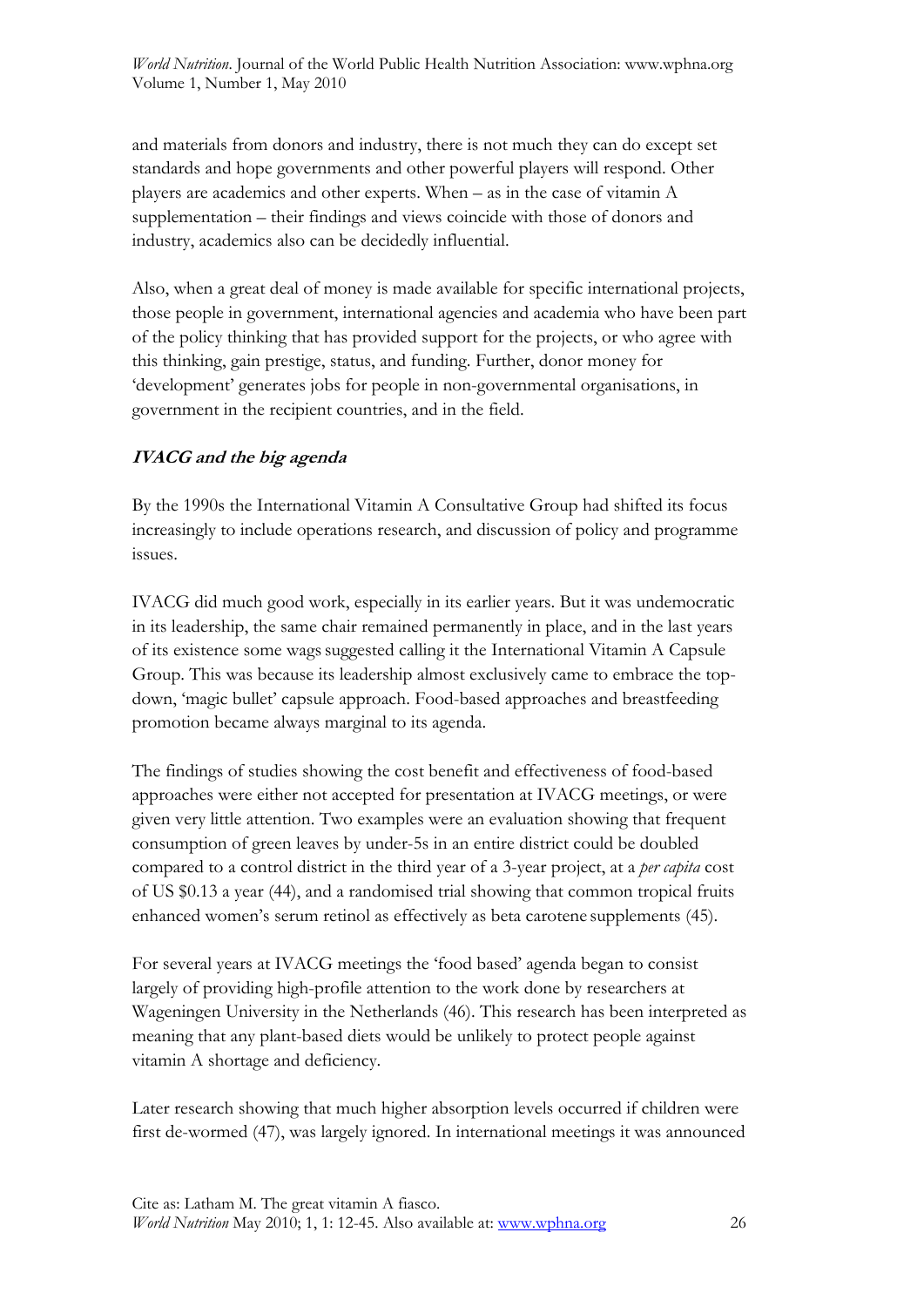that universal vitamin A capsule supplementation should no longer be referred to as 'short term'.

In 2002, in a formal statement with the title of *The Annecy Accords*, IVACG declared that any diet-based approach was 'inadequate to normalise vitamin A status' (48).Those with longer experience and memories were reminded of the uncanny similarity between this claim, flying as it did in the face of all common sense and insight into human evolution, and previous claims that plant-based diets containing small amounts of animal food, the normal basis of most traditional cuisines throughout most of the world, were bound to be short of or deficient in protein.

#### **The Micronutrient Forum**

In 2006 IVACG was incorporated into the Micronutrient Forum, which focuses on several micronutrients. The IVACG chair, from Johns Hopkins University, remains the chair. Of the 13 members of the steering committee, 10 are from the USA, of whom four are from USAID and three from Johns Hopkins. Others are from Canada, Switzerland and Thailand. The Forum secretariat of six people are all from the USA, either from USAID or else the Academy for Educational Development, funded by USAID and more recently by the Gates Foundation. Given the statutes of USAID, it can be assumed that the Forum will not put any policies into practice in other countries that are seen not to be in the interests of the US State Department.

Two Micronutrient Forum meetings have been held, one in 2007 in Istanbul, and the second in 2009 in Beijing. The 'platinum' sponsors of the Beijing meeting included USAID and the International Life Sciences Institute. Its three 'gold' sponsors were the Gates Foundation, Coca-Cola, and Pepsi-Co. Within these meetings the sessions on vitamin A remain largely controlled by the same group who for so long controlled IVACG.

## A pharaonic programme

As mentioned above, the criterion the lead UN agencies and their partners now use to decide which countries 'need' universal capsule supplementation, is not incidence of vitamin A depletion or deficiency. It is based on the 'proxy measure' of national average young child mortality rates somewhat above what is nowthe global average. This is irrespective of whether in these countries clinical signs of xerophthalmia are present nationally, regionally, or locally. The assumption behind this colossal programme is that supplementation with massive doses of vitamin A will greatly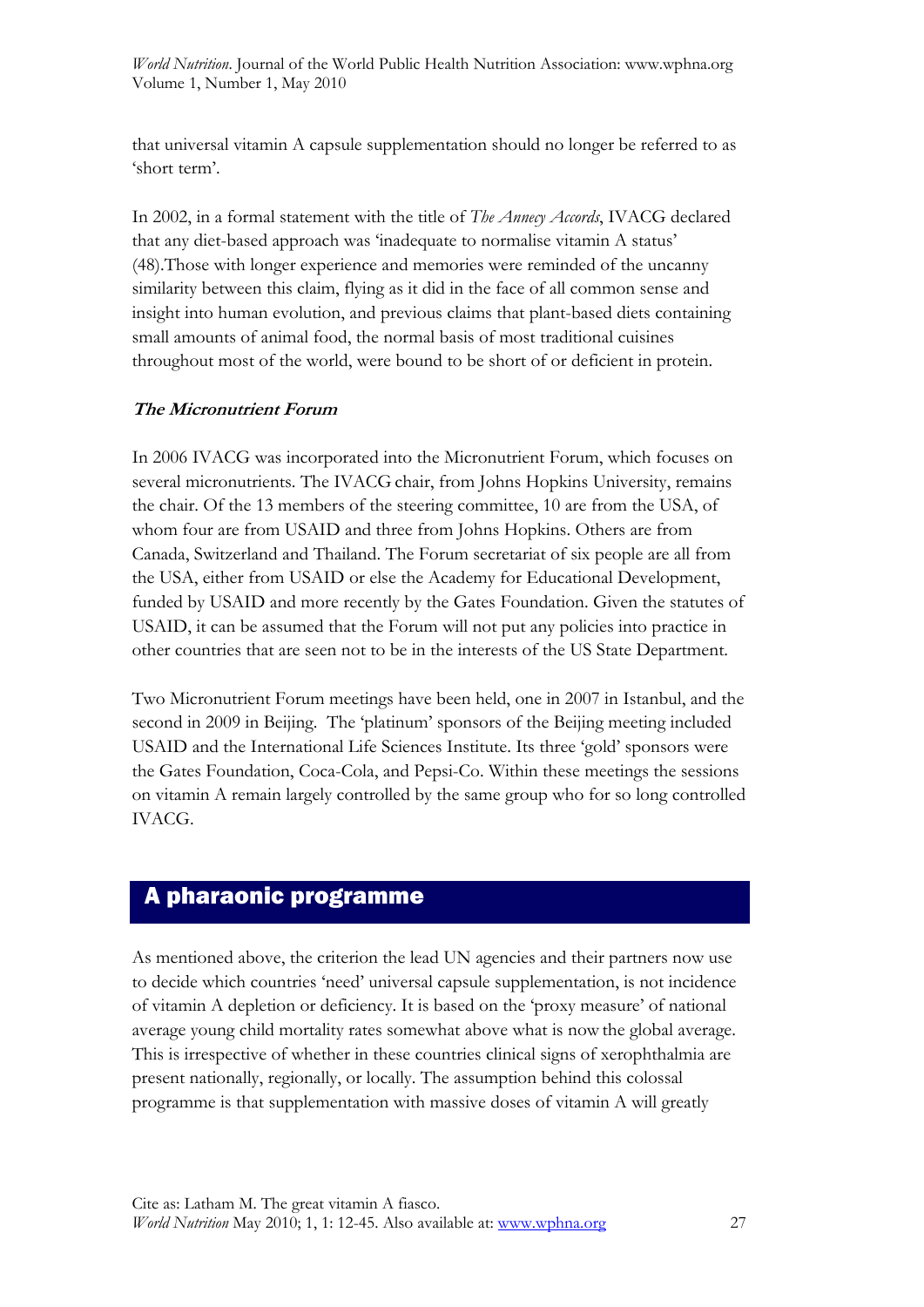reduce child mortality, including in populations with no clinical signs of deficiency. This assumption was not made by the authors of the Beaton report.

Once donors became excited and committed, the support for supplementation was ramped up, and the threshold for which mortality rate of under 5s 'required' universal vitamin A capsule programmes, was lowered by the UN agencies from 100 to 70 per 1,000, leading to continued programme expansion. The 2005 UNICEF working paper (1) says: 'Ensuring high and sustainable coverage with vitamin A supplements on a bi-annual basis in the 103 target countries covered by this report is critical not only for the elimination of deficiency, but also to accelerate progress towards reducing young child deaths and thus achieving MDG [Millennium Development Goal] 4'. Further, and therefore: 'In order to realize substantial gains in child survival, all children between the ages of six to 59 months in the target countries need to receive high dose vitamin A supplements every four to six months' (1).

## Do capsules actually reduce mortality?

There is a lot riding on the vitamin A capsule programme. Does it deliver its main purpose, of sharply reducing child deaths? Should it be scaled up still further?

Currently, despite calls to do so, capsules are commonly not given to infants from birth to 6 months. While some research in Asia suggests benefit, a systematic review of randomised controlled trials published in 2009 in the *British Medical Journal* found no evidence of significant benefit at that age. Its conclusion was: 'There is thus no justification in initiating neonatal vitamin A supplementation as a public health intervention in developing countries for reducing infant mortality and morbidity' (6).

A more general recent finding is from the largest ever randomised controlled trial, on De-worming and Enhanced Vitamin A (DEVTA) (7).This included 1 million rural children above the age of 6 months in the state of Uttar Pradesh in north India. Half the children were given the usual massive medicinal doses of vitamin A, and half were not. There was no significant difference in the death rates between children who received the massive dose of vitamin A and those who did not. These results were disclosed at the 2007 Istanbul meeting of the Micronutrient Forum. Very remarkably, they still have not been published in a journal.

The presenter at Istanbul suggested that the results may be 'an extreme play of chance' (7). This is true for any statistically significant finding, by definition. At the meeting it was emphasised that taken together, results from all trials still showed a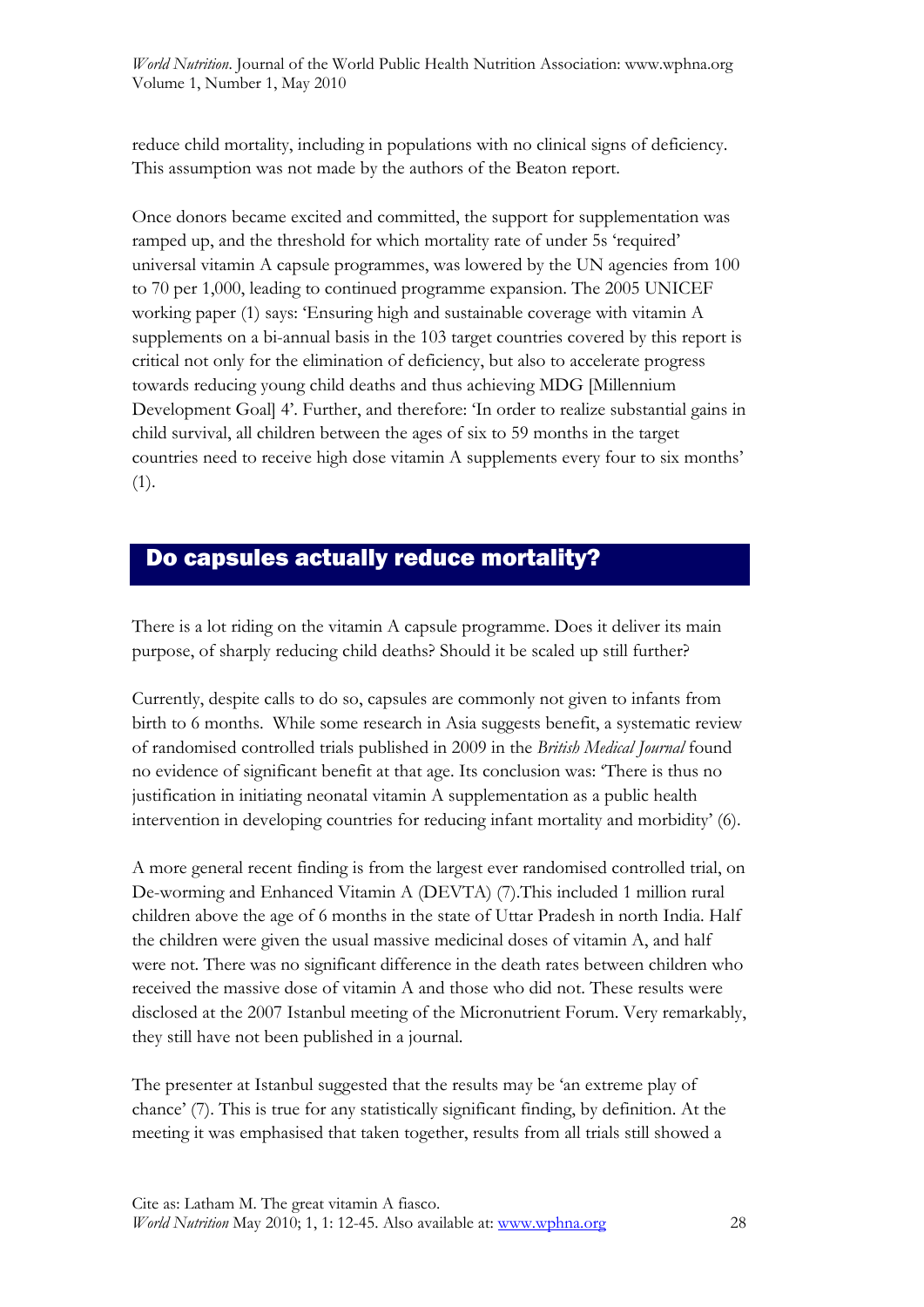protective effect, but at a much lower level. But the DEVTA trial is the biggest yet. Would a meta-analysis of the best designed trials, taken together, show any protective effect? Such an analysis has not yet been undertaken.

At the 2009 second Micronutrient Forum meeting in Beijing, the issue of actual effects of the vitamin A capsule programme on mortality was raised (49).Amy Rice of Johns Hopkins stated that it is too difficult to expect to measure the mortality impact of universal VAC programmes, and that there may not be much effect until a way is found to reach the 10-20 per cent who are unreached, where the problem is likely to cluster. Yet the average coverage rates in 2008 were 73 per cent for Africa and 65 per cent for South Asia. This is tantamount to saying that effects will never be known – a high proportion of the final fifth to tenth of children in low-income countries are inaccessible. Later in the meeting, delegates were even 'urged to focus on coverage' rather than investing in mortality or serum retinol assessments (49).

That there are no reliable data demonstrating the actual impact on mortality  $-$  or morbidity – of vitamin A programmes in the over 100 countries targeted for universal capsule distribution programmes (1,2) seems to me, and many others, to vitiate the programme.

## Is the great game up?

Universal supplementation with medicinal doses of vitamin A has been one of the clearest examples of countries accepting an almost exclusively donor-imposed programme. The major exceptions are large countries with an independently developed vitamin A policy, with internal funding and highly competent personnel. Thus, Brazil implements relatively large-scale capsule distribution, but only in areas with proven clinical vitamin A deficiency. India provides vitamin A supplementation, but only to lowest-income populations participating in its huge Integrated Child Development Services programme. Even this has met with determined criticism from prominent local scientists (50-52).

#### **Donor fatigue**

However, despite the decades-long donor-driven effort on its behalf, many believe that the policy of universal capsule distribution cannot and will not be sustained. Coverage will rapidly decline, and hopefully be scaled down to areas of real clinical need, once the current major donors (CIDA, USAID, and UNICEF) tire of spending funds this way. Besides, knowledgeable people in national governments, the UN system and in aid organisations can read the evidence, which often includes that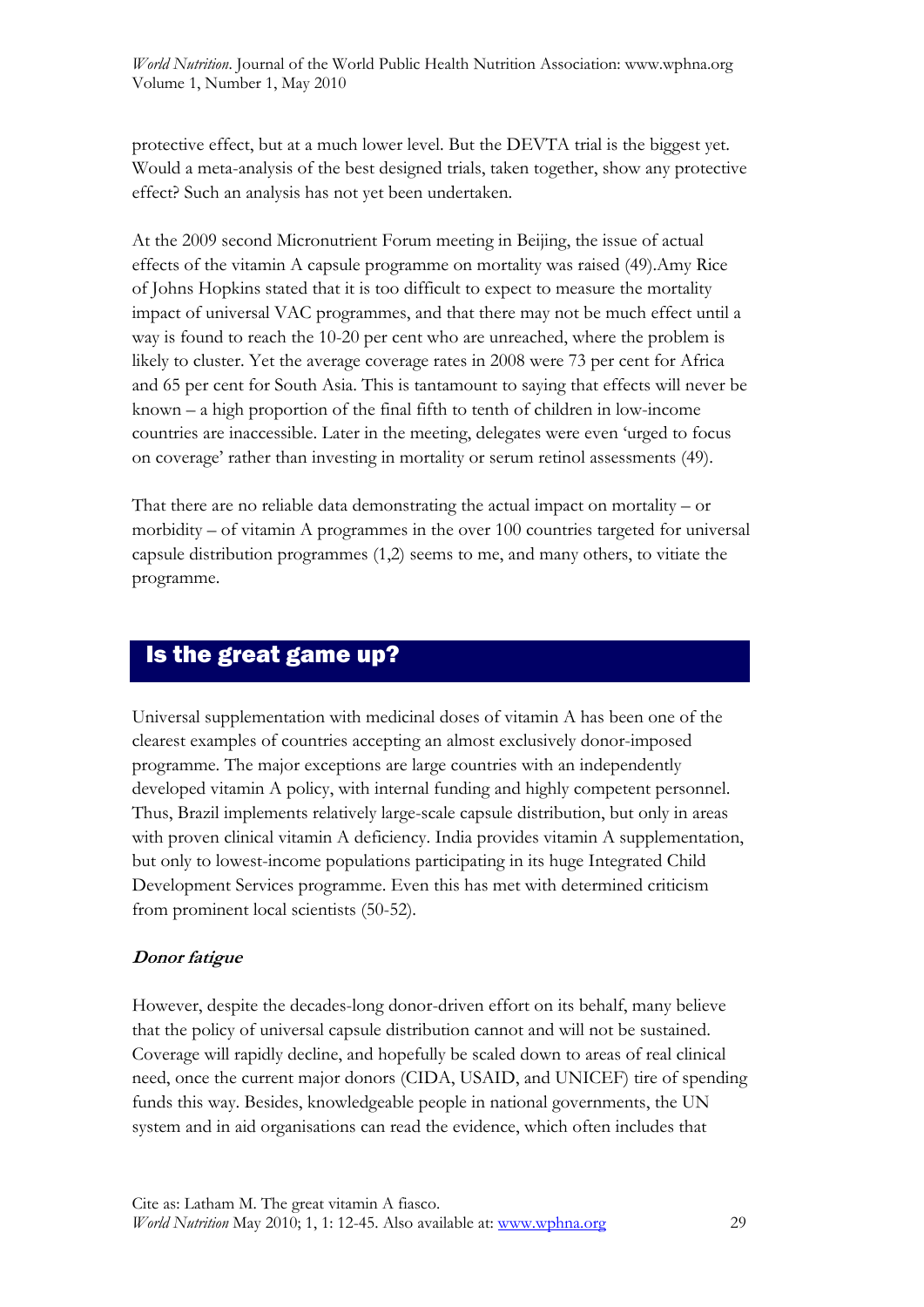derived from their own work. This commentary may also prove to be a step in the rational and ethical direction.

#### **What do governments want?**

Will national governments maintain capsule programmes when earmarked donor funds disappear? Running a national capsule programme requires a set of technical skills, some of which are difficult to obtain except by actually working on such programmes. Typical national capsule programmes are reckoned to cost around \$US 3 million a year (53), which is not small change in an impoverished country.

There is also the question of whether, given a real choice, national governments see the sense of these programmes. Thus when a World Bank team examined vitamin A and iron public health issues in China for the World Bank in 2000, 40 low-income countries were receiving shipments of capsules through UNICEF. When explicitly asked if China would take over funding for this if the donor ended its support, officials in the Chinese ministry of health consulted among themselves and replied: 'Anyone who wants to come to China to do something beneficial for our children is welcome'. (Greiner T, personal communication). Asian elegance in delivering difficult messages is always impressive.

A 2009 report from the Micronutrient Initiative admits: 'Supplementation remains largely a push-driven rather than a demand-driven intervention' (5). A USAIDfunded analysis published in 2007 (54) points out that funding for capsule distribution will be threatened when governments are 'allowed' themselves to make decisions about how donor funds are spent. Aid agencies are increasingly going in for 'general health basket' aid, in theory to be used as national governments wish. The analysis says: 'The trend may progress to donor funds applied to the overall government budget of countries, thus making health issues compete with other government ministries for support' (54).

This means that national governments will choose whether to spend non-earmarked money on vitamin A capsules, or alternatively on general primary health care, or other more general public health measures such as sanitation systems, sustainable rural livelihoods or primary education. Efforts are already being made to convince low-income governments to use 'general basket' donor funds to pay for capsule programmes (54).Will many governments, whose own expert advisors know that vitamin A deficiency is with exceptions now generally fairly rare, and who have understood the literature on the general inefficacy of the medicinal use of vitamin A, choose to spend scarce aid money on vitamin A capsules? Given the lack of evidence that in real life such programmes actually provide the promised reduction in young child mortality, this surely is unlikely.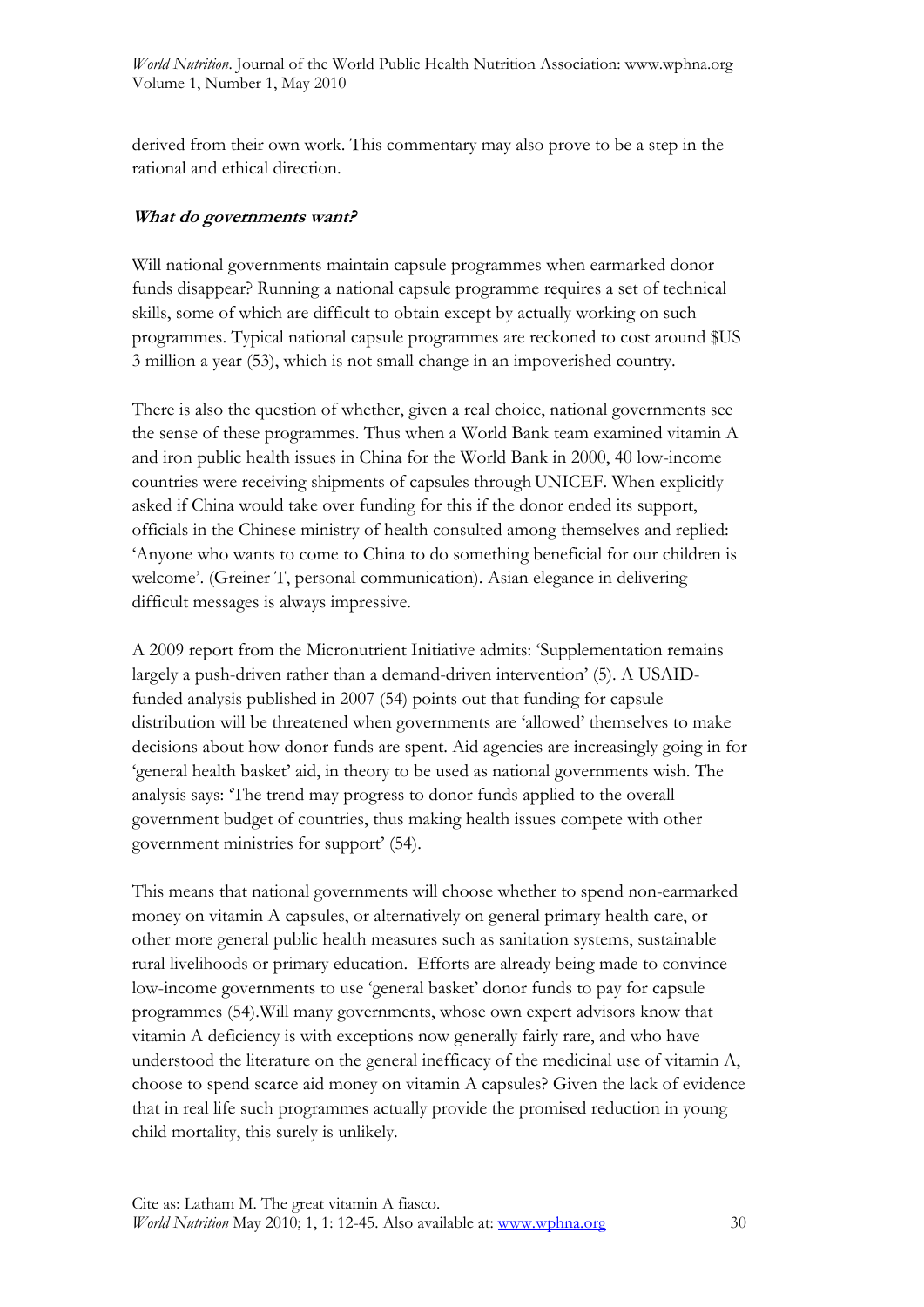## Aid: For whom?

Donor-driven programmes, such as universal vitamin A capsule distribution, are rarely if ever 'gifts'. There is always a gradual siphoning-off of local funds to pay part of the costs for something a government often never really wanted in the first place. Worse yet, scarce human capital, in particular effective project managers, must be redirected from other high priority tasks, especially when big donors demand rapid returns on their investments. Worst of all, this kind of donor behaviour is so widespread and dominant in many of the poorest countries with the weakest technical and managerial capacity, that local technical staff and policy makers are unable to focus on, let alone develop, local high-priority approaches to address the underlying and basic causes of undernutrition.

Sometimes it suits governments to avoid thinking about the politics of undernutrition, including hunger, and instead to sign up to the notion that technical and quasi-medical interventions are all that is needed. With very many colleagues, I watch in dismay as the promotion of ready to use therapeutic food (RUTF) as an approach, not only to treat but also to prevent undernutrition, appears set to follow this same path as that of vitamin A.

#### **Winners and losers**

Most of those in the relatively small coterie of people in academia, UN agencies, government aid agencies and non-government organisations who continue to control the vitamin A agenda, have stood to gain in some way from their stance. Scientists and academics have enhanced their status and protected their turf in the research community. We all do this to some extent. Certain industries were in there, not unexpectedly, for profit. This backfired for a while in 1999 when two giant pharmaceutical companies had to pay out \$US 725 million after a court ruling that throughout the 1990s they had colluded as a cartel to fix prices for synthetic vitamins, including vitamin A.

Aid is also political as well as commercial. Some high-up people in UN agencies, government aid agencies and non-government organisations have gained status, fame and power by their championing and control of top-down interventions which, they say, are preventing vitamin A deficiency and saving the lives of children on a vast scale.

Of course the administration of medicinal doses of capsules is effective in cases of clinically evident xerophthalmia, which remains a public health problem and even emergency in some locations in some lower-income countries. What is mistaken, and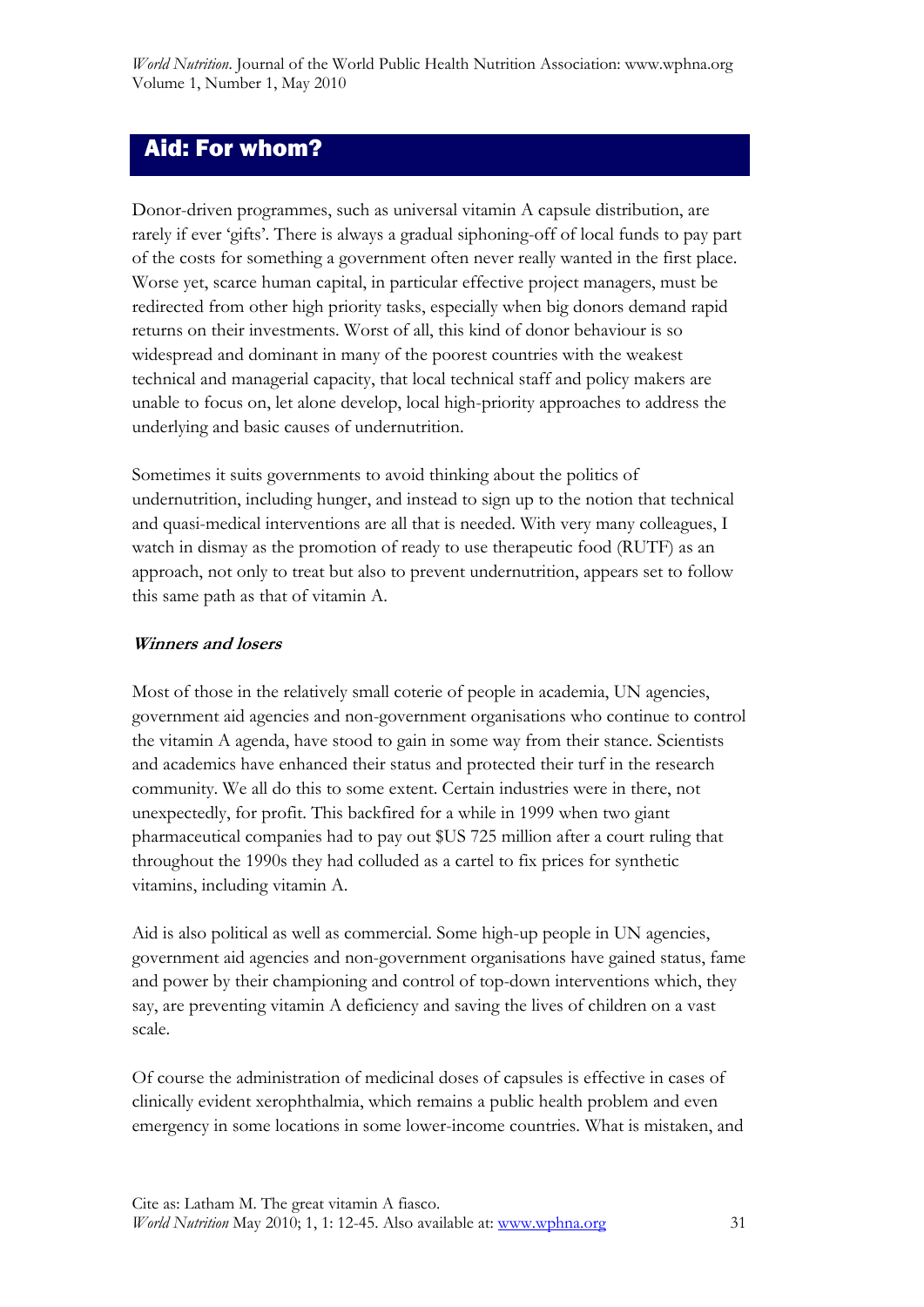reprehensible, are the claims made for vitamin A capsule programmes, and the indiscriminate scale of these programmes. Evidence for the numbers claimed was never conclusive, and is increasingly embarrassingly lacking as implementation has expanded.

#### **Neglect of sustainable solutions**

Worse yet is the neglect by the most powerful players in the great aid game of national, local and community-based programmes that give less-resourced governments and the affected communities themselves, a real chance of sustaining the prevention of vitamin A deficiency, sustaining food and nutrition security, and therefore gaining autonomy. To most big players, this is not an exciting approach.

The continuation of the promotion and use of massive dose vitamin A supplements is not a conspiracy. Conspirators usually hide both their agenda, and the identity of their co-conspirators. In 2010 it is indefensible that the huge vitamin A medicinal capsule programmes not only continue, but are being made even more colossal. Much of the nutrition world has simply failed to study and keep up with the evidence and the testimony of those with local knowledge or, if they have, seem to be unable or unwilling to challenge the status quo. It is as if some 'higher authority' must be right, even when evidence-based science shows that it is wrong. Now is the time for a concerted challenge to this authority.

## How to shift a paradigm

There is a general context to the processes described in this commentary.

 The concept of paradigm shifts, popularised in the recent best-selling book *The Tipping Point,* is set out more precisely by the philosopher of science Thomas Kuhn in his classic monograph *The Structure of Scientific Revolutions.* (55). A theory or system of ideas (a paradigm) that is evidently a powerful explanation of important matters, becomes adopted by the most powerful institutions – in the past, church and state, now in the case of public health, the scientific establishment, international donor organisations, and industry,. As all kinds of investments – intellectual, financial, ideological – are made in the theory, increasingly dogmatic claims are made, and anomalies are countered with increasingly implausible explanations. Evidence that contradicts the theory, and those advancing such evidence, are brushed off.

 But eventually the stress of contradiction is so great, that an increasing number of influential people who are not fixated on the established paradigm speak out. Then, often as a result of some precipitating factor, confidence in the theory collapses, and its walls come tumbling down. The process is rather like that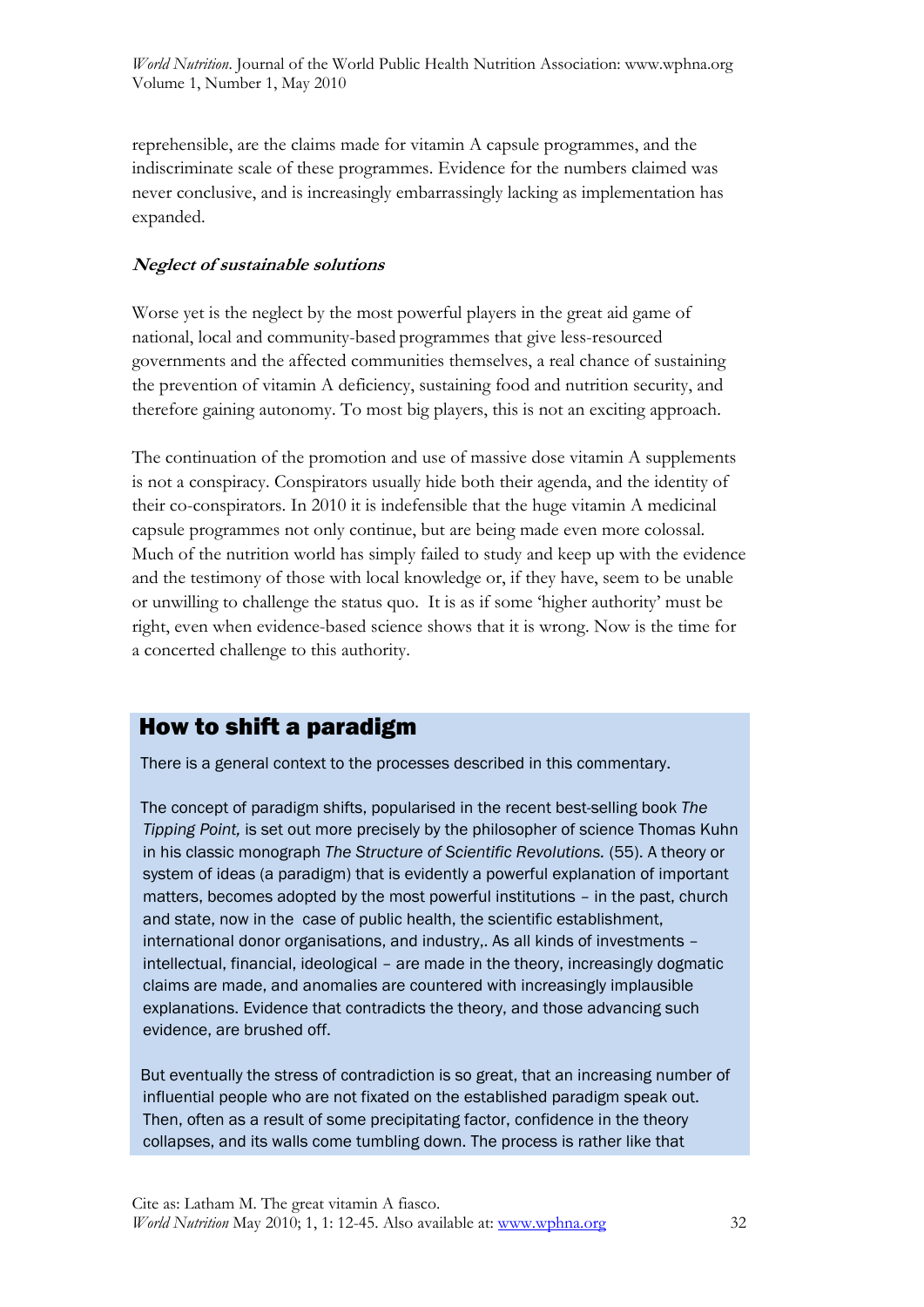causing successive economic booms and busts. In the case of vitamin A, the precipitating factor may well be withdrawal of 'free' supplies of capsules, as the evidence that capsule programmes don't work sinks in, and donor fatigue sets in. Without this support the vitamin A capsule supplementation programme will be seen to be what it is – a house of cards.

## **Conclusions**

Evidence-based conclusions on vitamin A deficiency, the vitamin A capsule programme, and on the appropriate ways to prevent deficiency, protect children, and to sustain the health of less-resourced populations include the following:

#### **Incidence: clinical deficiency is uncommon**

Xerophthalmia, leading to blinding keratomalacia, remains a public health nutrition problem and even an emergency in some parts of some lower-income countries. However, most nutritionists, physicians and others with direct field experience have, over the last several years, almost universally expressed their certainty that serious xerophthalmia and resulting blindness is now very rare now compared with the estimates made in the 1970s. I personally have heard this strong statement from leaders in India, Bangladesh, the Philippines, Indonesia, Tanzania, Kenya, and other countries.

#### **The paradigm is shifting**

Since its beginning, I have been a player in and an observer of the process by which prevention of vitamin A deficiency has been transformed into a universal indiscriminate programme using medicinal doses of vitamin A capsules, claimed to be saving the lives of millions of young children. Over the years, with many colleagues in Asia, Africa and elsewhere,I have become increasingly dismayed by the march of events.

Previously, I was centrally engaged in the politics of protein and the alleged pandemic of protein deficiency. This led to a gross over-reaction from United Nations agencies and their partners. This in turn led in the mid 1970s to a 'paradigm shift': a sudden collapse of confidence in the global 'protein gap' hypothesis, discrediting food and nutrition policy-makers at the highest level. History is about to repeat itself, and for much the same reasons.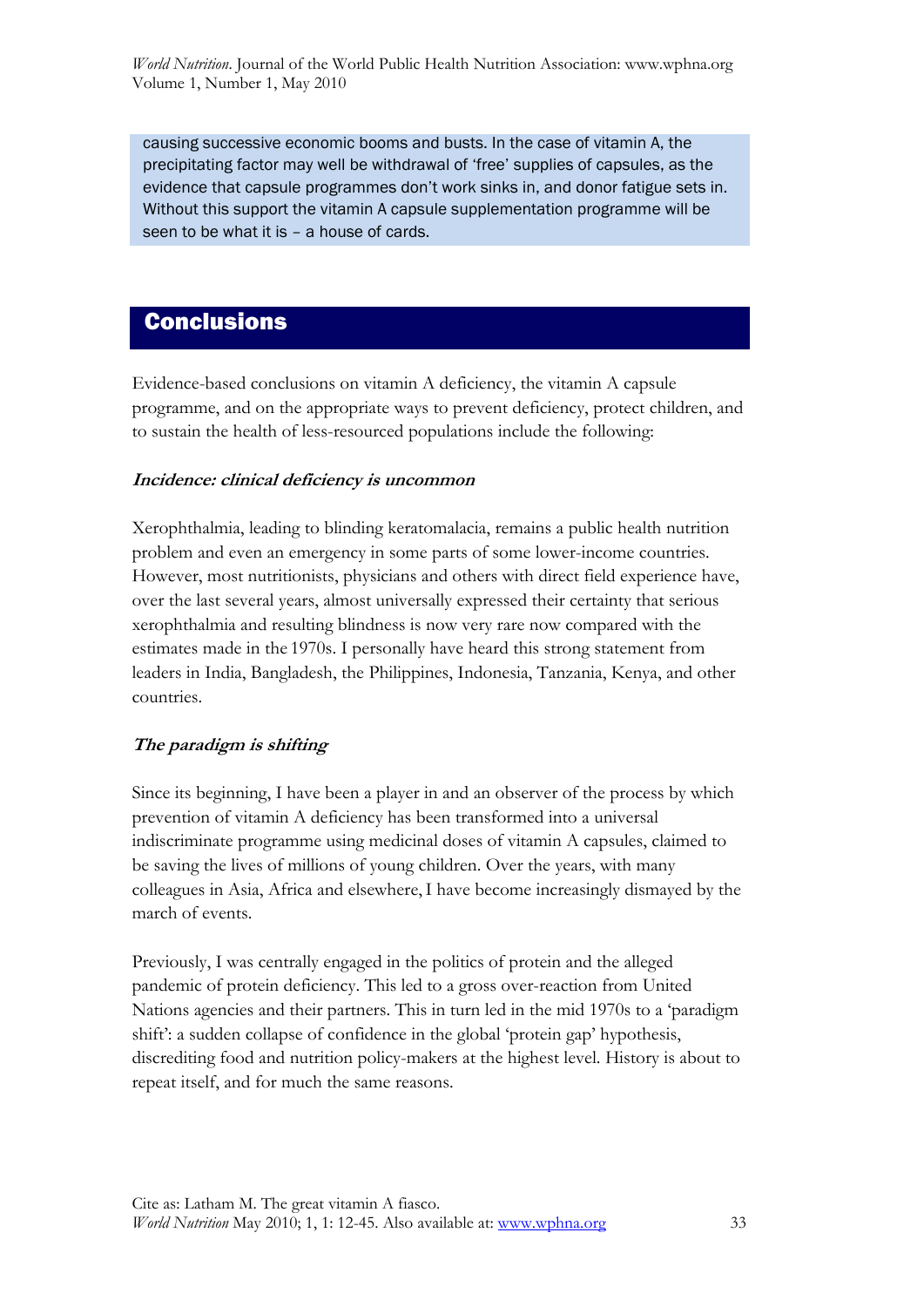#### **Time to end quick fixes**

The capsule-driven academics and their colleagues outside the research community have buttressed their position by publicising research whose results seem to show that vitamin A deficiency cannot be prevented or controlled adequately by foodbased and public health approaches. The implications of these research findings have been exaggerated to further support a policy already on shaky ground.

There is now no need for more research before conclusions are agreed and action taken. What is needed is dispassionate and independent review and evaluation of existing research findings. What is also needed is awareness of the historical and political events that account for the policies and programmes that remain fixated on the quick fix of non-physiological medicinal doses of vitamin A, and generally on quick fixes.

Such a review, facilitated at the appropriate levels within the relevant range of United Nations agencies and national government departments, supported by advice from open-minded scientists, will result in exposure of an ignominous error – the great vitamin A fiasco. As a result, the current indiscriminate and unjustified capsule programmes will be rapidly phased out.

#### **Needed – support for sustainable actions**

 Fixation on these programmes has caused a policy barrier that has blocked, obscured or overlooked other approaches to prevention and control of vitamin A shortage or deficiency. These other approaches make evolutionary sense, and are biologically, socially, culturally, economically and environmentally appropriate. They are affordable and sustainable, and also provide further important health and other benefits.

They include early, exclusive, and continued breastfeeding, as now defined by WHO; protection against pathogenic infection and infestation; support of community and kitchen gardens; and the promotion of increased production and consumption of local plant and other foods, including those that grow wild, that are good sources of vitamin A.

Such approaches also promote family and community life, provide employment and strengthen local economies, prevent other diseases, and promote well-being. They are – or should be – part of integrated primary health care programmes. Significantly, they also enable impoverished countries to become less dependent.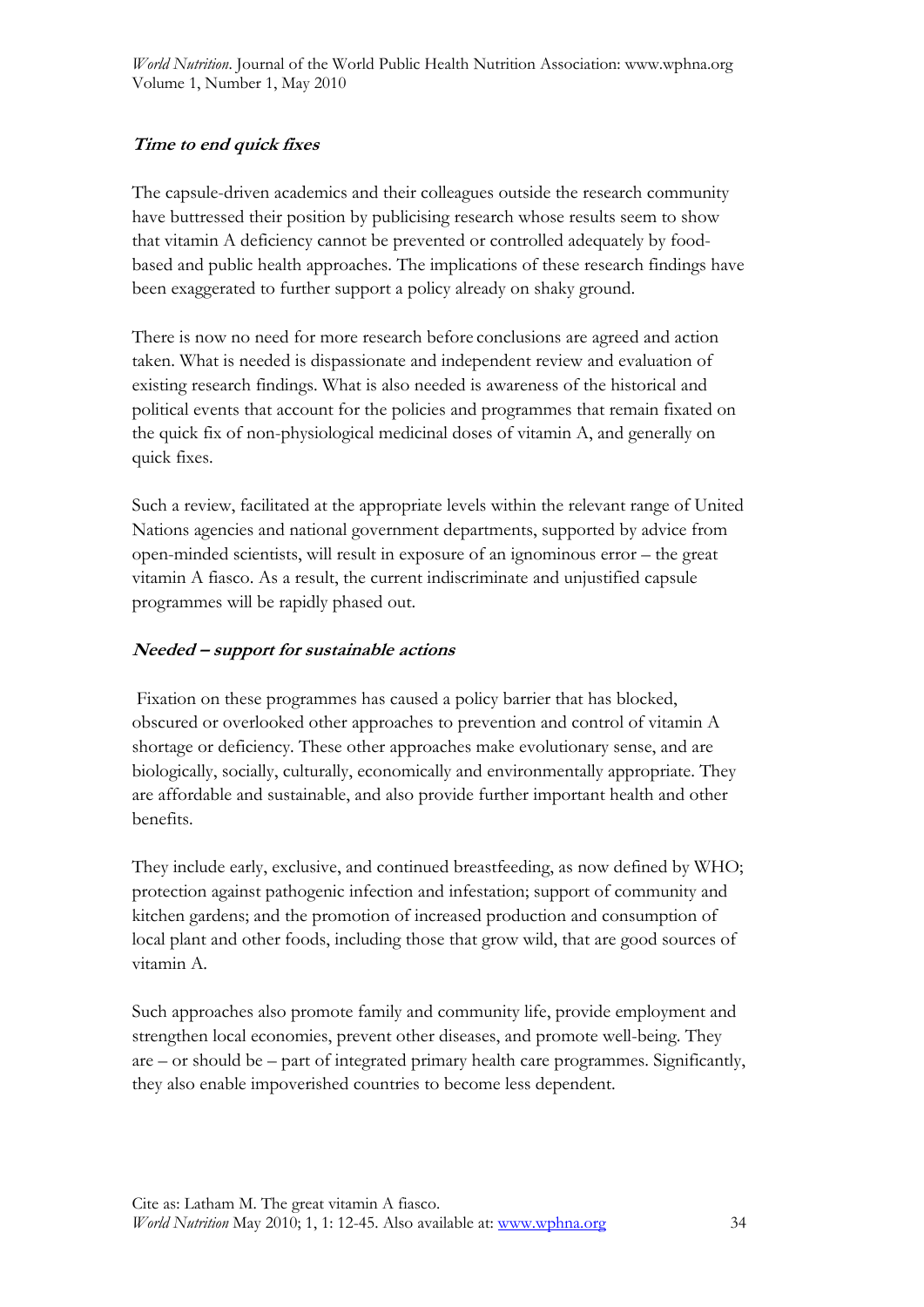They should become first priorities, at Secretary-General and head of state levels, of the range of relevant United Nations agencies and of national government departments responsible for justice, employment, agriculture, food security and rural development, as well as for health. They already have the support of many health professionals with field experience, and of international, national and local nongovernment, civil society and citizens' organisations and groups committed to the maintenance and protection of human rights and entitlements.

## Nutrition science – a problem

 All public health problems, including those of public health nutrition, have different types of cause. These may be immediate, underlying, or basic (56). To express the same concept a different way, public health problems have biological, behavioural, social, cultural, economic, political and environmental dimensions (57). This does not mean that they are impossibly complex. Sometimes an effective solution will be conceptually very simple, drink-driving laws being an example. But it does mean that consideration needs to be given to all main aspects of public health problems – and opportunities – before rational policies can be a basis for effective actions. It also means that the right approaches will vary according to circumstances. The right approach to legislation to encourage breastfeeding in Australia and in Arabia, as one obvious example, will be different.

#### *Malnutrition has many causes*

 These points may seem all too obvious, but they point up a strange, troublesome development in international food and nutrition policies and programmes since the 1939-1945 war and the establishment of the United Nations system. This actually goes deeper, to the discovery of the separate biochemical functions of macronutrients and micronutrients, beginning in the 1840s and continuing until recent decades and indeed now. By definition, all nutrients and some of their constituents are essential (unless alcohol is counted). Humans need them, and without them suffer and, eventually, die. As a result, and partly because of the chronological coincidence with the discovery of the functions and effects of microbes, and then of antimicrobial drugs, there is a general tendency to approach deficiency diseases, and even general malnutrition, almost as if these are sort-of infectious diseases, that can be 'conquered' by medicalised or quasi-medical public health interventions.

 Malnutrition, in the sense of population undernutrition or even hunger, obviously has many causes. Which one is most relevant depends on circumstances, resources, what is possible, and how urgent the issues are. With 'classic' exceptions such as goitre and shipboard scurvy, anybody suffering from a specific deficiency disease is unlikely to be deficient in just one or a few nutrients. Thus, any child or adult who is seriously short of vitamin A, or showing or suffering signs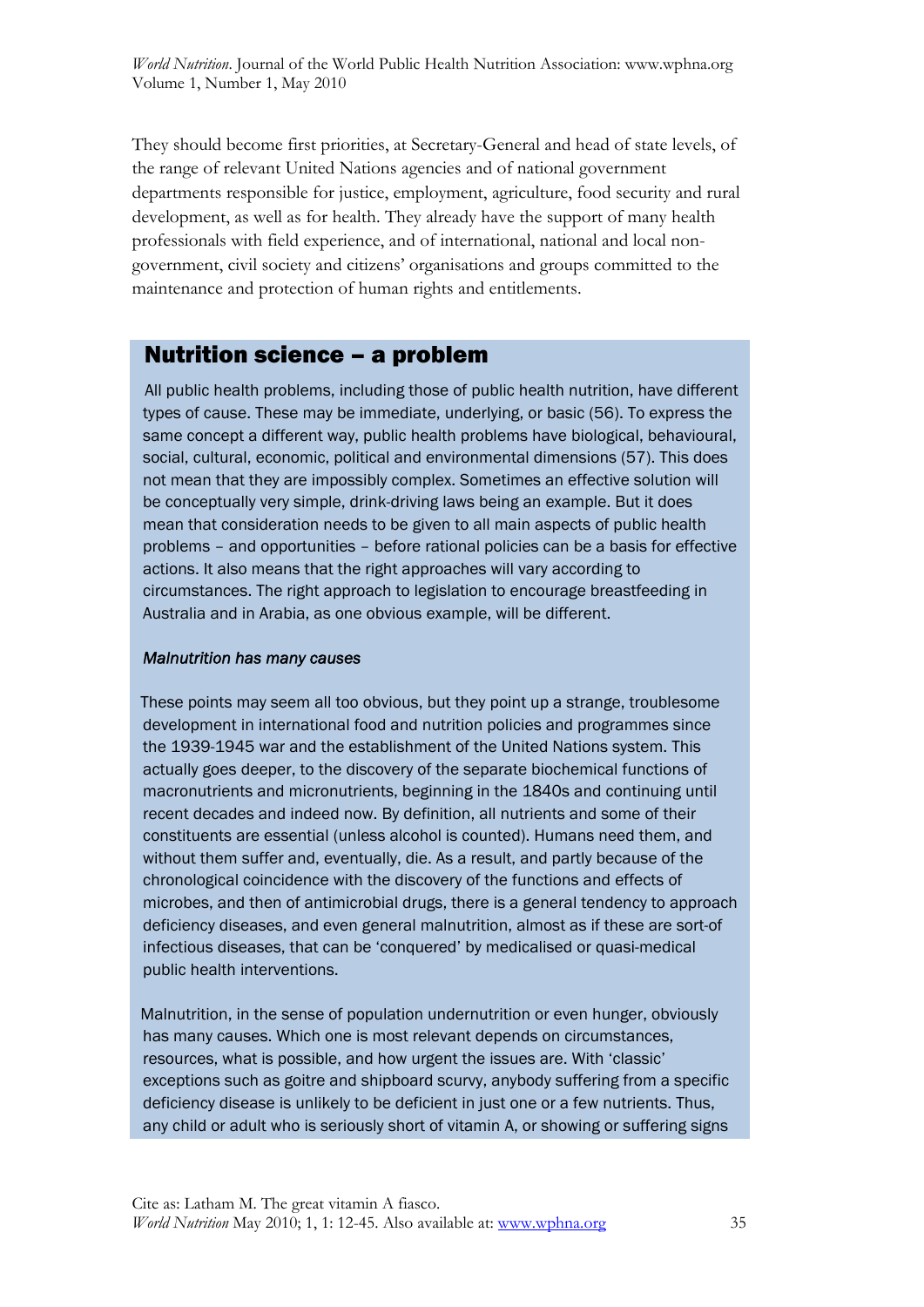of clinical deficiency, is with very unusual exceptions bound to be seriously short of other nutrients, very likely to be generally malnourished, quite probably infected or infested, likely to be chronically hungry, and almost certainly suffering from social, economic and other forms of deprivation.

 These points are crucial. While a quasi-medical approach to micronutrient deficiency is of course essential in cases of acute deficiency and actual disease, such an intervention unless part of an integrated programme will not treat other deficiencies or address their underlying and basic causes.

## Recommendations

Here are the most important recommendations, based on a solid body of evidence, and backed by the real-life experience of researchers and other health professionals in the field. This commentary does not discuss treatment of deficiency.

#### **Prevention: plant oils are sustainable**

The sustainable and safe approach to prevention in areas and locations where vitamin A deficiency is still a public health problem, is the use of red palm and other plant oils that are exceedingly rich in vitamin A (measured as retinol equivalents). The trees and other sources of such oils may be native to or established in countries and locations where xerophthalmia is present or has been endemic. National and state governments should support and scale up the production or importation of these oils, and make clear why they are doing so. They should also educate local clinicians, community leaders, and parents in their use, in clinical settings and also at home when preparing meals. The sustained benefits of these initiatives will be most evident when they involve government departments of agriculture, employment and rural development, as well as of health.

#### **Measles: the right to vaccination**

Universal measles immunisation is of great importance for children. Indeed, children have a right to be immunised (58). Measles immunisation has proved to be very effective in reducing child mortality, including that associated with vitamin A deficiency.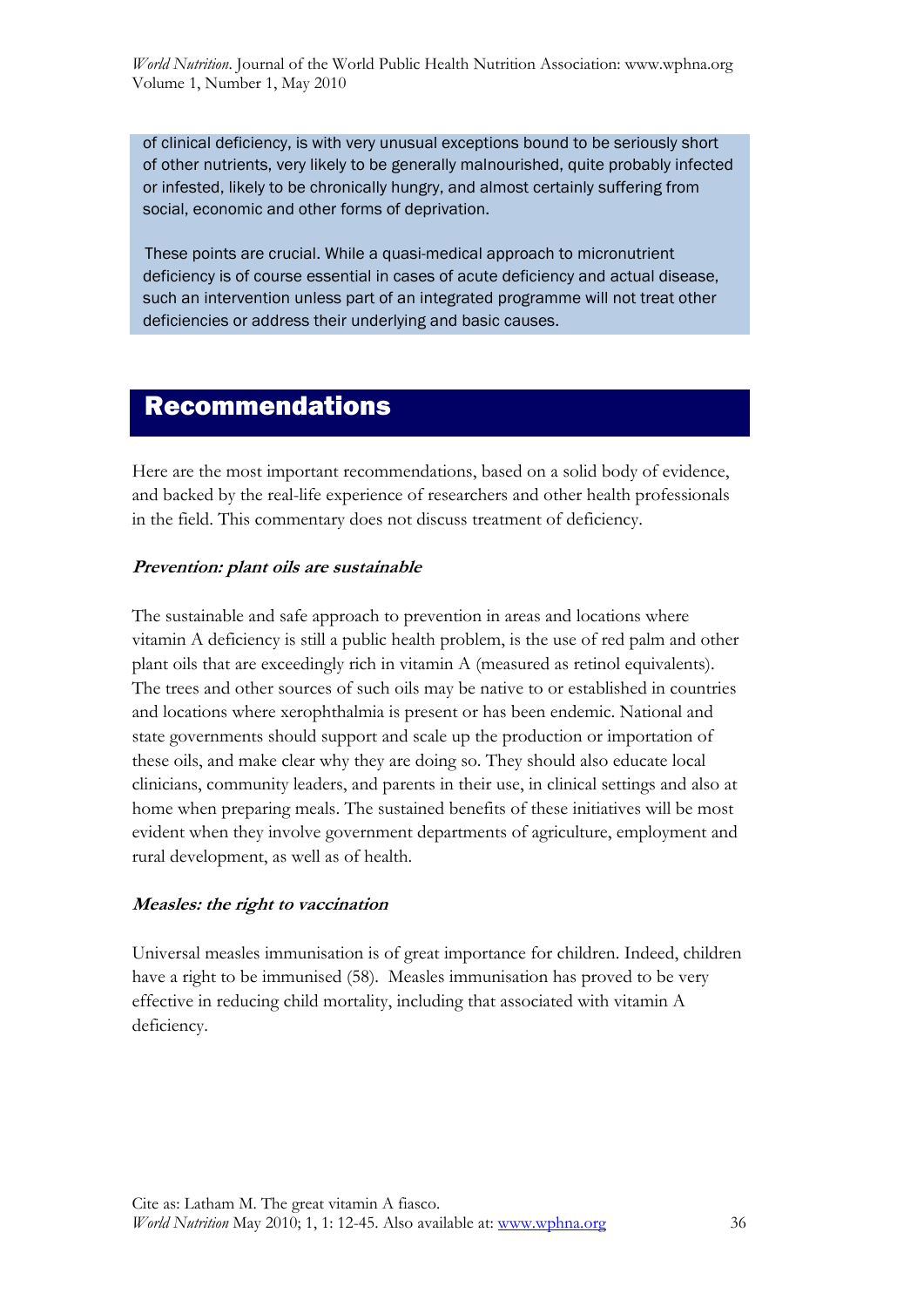#### **Freedom from infestation: a key factor**

Children in tropical countries who are short of or deficient in vitamin A – and other nutrients – are very likely to be infected with micro-organisms that cause diarrhoeal and other diseases, depress nutritional status, and increase vulnerability to further infection. They also are very likely to be infested with worms and other parasites. These also depress nutritional status, and some cause anaemia.

The significance of helminthic infestation tends to be overlooked by investigators based in high-income temperate countries. De-worming of children who are most exposed to infestation, because of poor sanitation, unsafe water and other factors, may well be more effective than nutritional supplementation as a preventive measure. Better yet is sound sanitation, safe water, and adequate basic primary health care systems.

#### **Breastfeeding is the best protection**

The essential way to prevent shortage and deficiency of vitamin  $A$  – and also of a range of nutrients and protective factors – in infants and young children, is breastfeeding. Humans are evolved so that breastmilk is normally a more than adequate source of vitamin A, and colostrum, which is richer in vitamin A than breastmilk, is a natural vitamin A booster.

A major reason for vitamin A deficiency during and since the second half of the last century, has been a reduction of breastfeeding. Government-led policies and actions, including legislation, involving all actors, that result in a higher proportion of mothers breastfeeding exclusively for 6 months, and continuing to feed breastmilk to their children for 24 months or longer, will correspondingly reduce shortage or deficiency of vitamin A. This will also protect against other forms of malnutrition, and infections which in turn increase vulnerability to malnutrition.

Because colostrum and breastmilk comes from the mother, it is rational to ensure that women of childbearing age in locations where clinical deficiency among children is a problem, have adequate vitamin A stores. This is best done by ensuring food supplies high in carotenoids and, when readily available and affordable, animal foods high in retinol. Good practice in these locations is also to see that family carers include red palm and other oils rich in vitamin A in their food supplies and cooking, or if necessary by supplementation with such oils.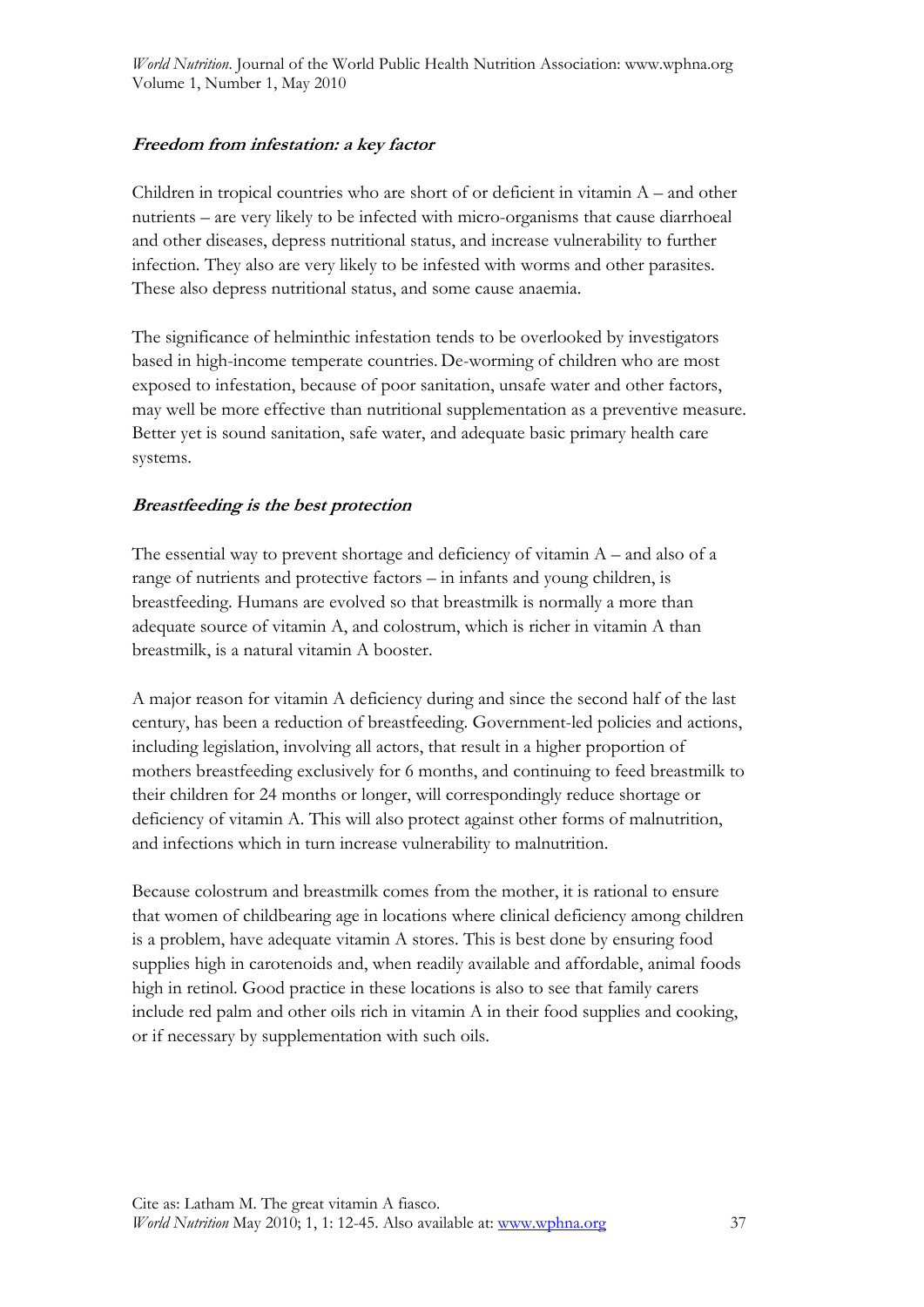#### **Plant-based food systems are best**

Most policy documents on vitamin A deficiency emphasise the value of the small number of animal foods that are fair, good or rich sources of retinol. These include cow's and other animal milks, dairy produce, eggs, and liver from animals including poultry and fish. The main stated reason for this emphasis is that retinol from animal foods is much better absorbed than carotenoids from plant foods. But such foods are often scarce and expensive in low-income countries. Where they are locally available and affordable, their inclusion as part of culturally appropriate diets can be encouraged.

Within countries where vitamin A deficiency remains an issue, governments at all levels, from national to local, need to support and encourage food systems that include leafy vegetables, fruits and other plant foods that are good, rich or very rich sources of carotene. Some of these, such as mangoes, yellow sweet potatoes, carrots, some palm and other tree fruits, and red palm and other plant oils, are well known and commonly available. The abundance of plants rich in carotenoids varies from country to country. Many of these tend to be overlooked in expert reports, especially when they are tropical foods not known in temperate countries where reports tend to be written and food composition tables compiled. Indeed, some exceedingly rich sources of carotene such as palm and other fruits, tend to be overlooked even in the countries where they are native or established, one reason being that they often grow wild, and even when cultivated do not feature in international or national food composition tables.

Promotion and support for home, school, and community gardening is important, These approaches also have many other benefits. They are family- and self-reliant approaches. They are local, and often culturally appropriate and environmentally beneficial. They contribute to reducing chronic disease. They are sustainable.

Diets that include an abundance of vegetables and fruits, both cultivated and wild, contribute very significantly to good nutrition, including vitamin A status. Animal foods and other plant foods, especially when fresh, are also nourishing. Such diets also protect against various diseases and contribute to well-being, something capsules cannot do. The antioxidants in these foods reduce the negative impact of free radicals which contribute so importantly to chronic disease including cancer and heart disease. These chronic conditions are now the leading causes of mortality in Northern countries, and now in most Southern countries, and even in some sub-Saharan African countries.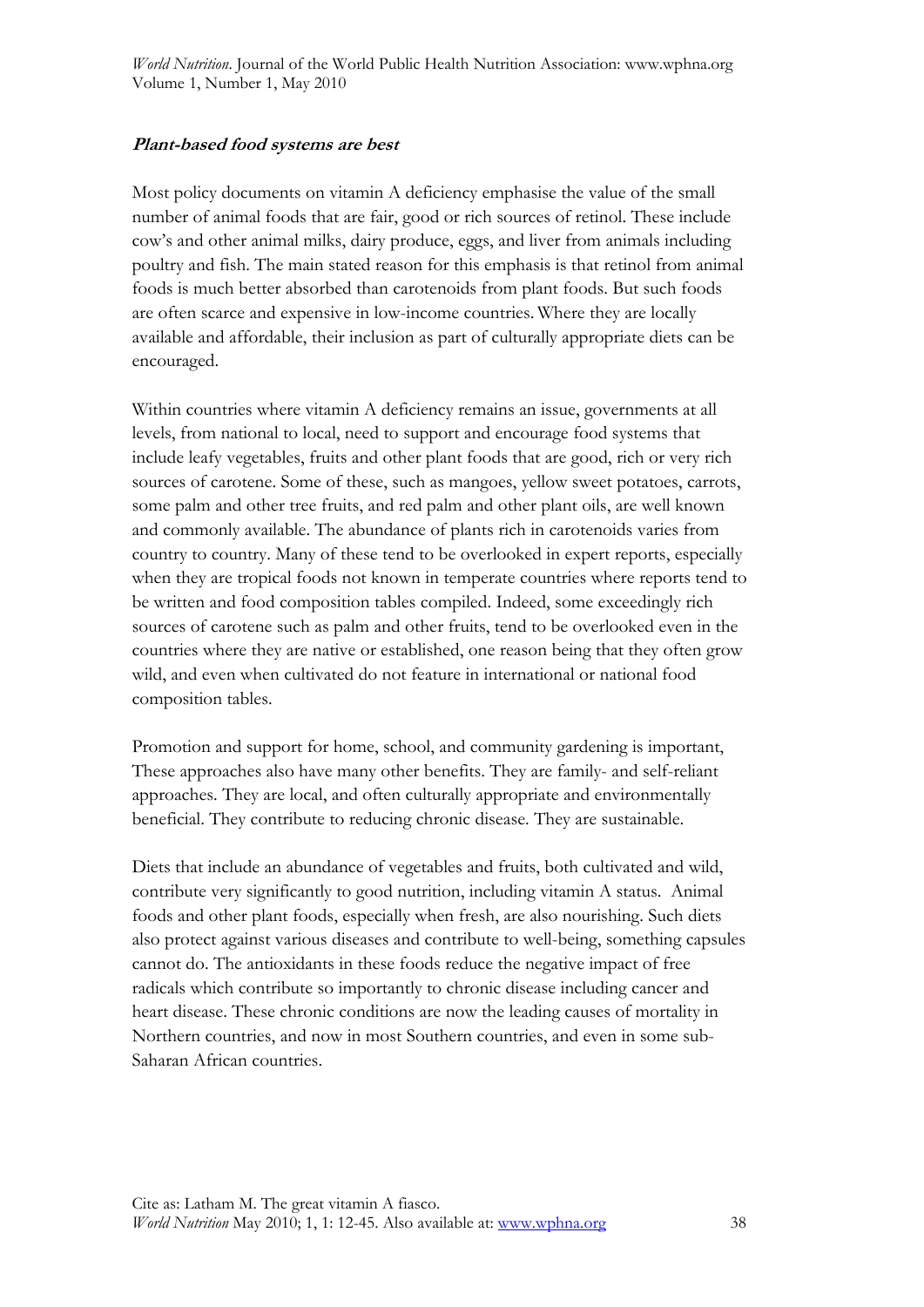#### **The mainstream policy**

These recommendations are not new. They follow the position developed after many consultations and meetings throughout the world, finally by all member states at the end of the December 1992 UN International Conference on Nutrition in its *Declaration and Plan of Action* (59). This followed the position as presented to the final ICN meeting, cited above (27). The purpose of the finally agreed document was – and remains – to inform and guide food and nutrition policies throughout the world. The statement on vitamin A (and also iodine and iron) as pledged by all member states is as follows:

'Implement the most appropriate combination of the following measures: improved food availability, food preservation, food and nutrition education and training, dietary diversification, food fortification, supplementation and pertinent publichealth measures such as primary health care, promotion of breast-feeding and safe drinking-water... Ensure that sustainable food-based strategies are given first priority particularly for populations deficient in vitamin A and iron, favouring locally available foods and taking into account local food habits. Supplementation of intakes on a short-term basis with vitamin A, iodine and iron may be required to reinforce dietary approaches in severely deficient populations utilizing, where possible, primary health care services... Supplementation should be progressively phased out as soon as micronutrient-rich food-based strategies enable adequate consumption of micronutrients'.

Events of the last 20 years confirm the wisdom of this statement.

## *References*

- 1 United Nations Children's Fund (UNICEF). Vitamin A supplementation: Progress for child survival. Working paper prepared by UNICEF nutrition section. New York: UNICEF, 2005.
- 2 United Nations Children's Fund. Vitamin A supplementation: a decade of progress. New York: UNICEF, 2007.
- 3 You D, Wardlaw T, Salama P, Jones G. Reducing world children under 5 mortality: mixed progress with not many regions on track to meet MDG4.*The Lancet* 2009; **373**: 210-211.
- 4 Sommer A. Vitamin A deficiency and clinical disease: an historical overview. *Journal of Nutrition* 2008; **138**: 1835-1839.
- 5 Micronutrient Initiative. *Scaling Up Micronutrient Initiatives: What Works and What Needs More Work? The Innocenti Process*. Washington DC: MI, 2009.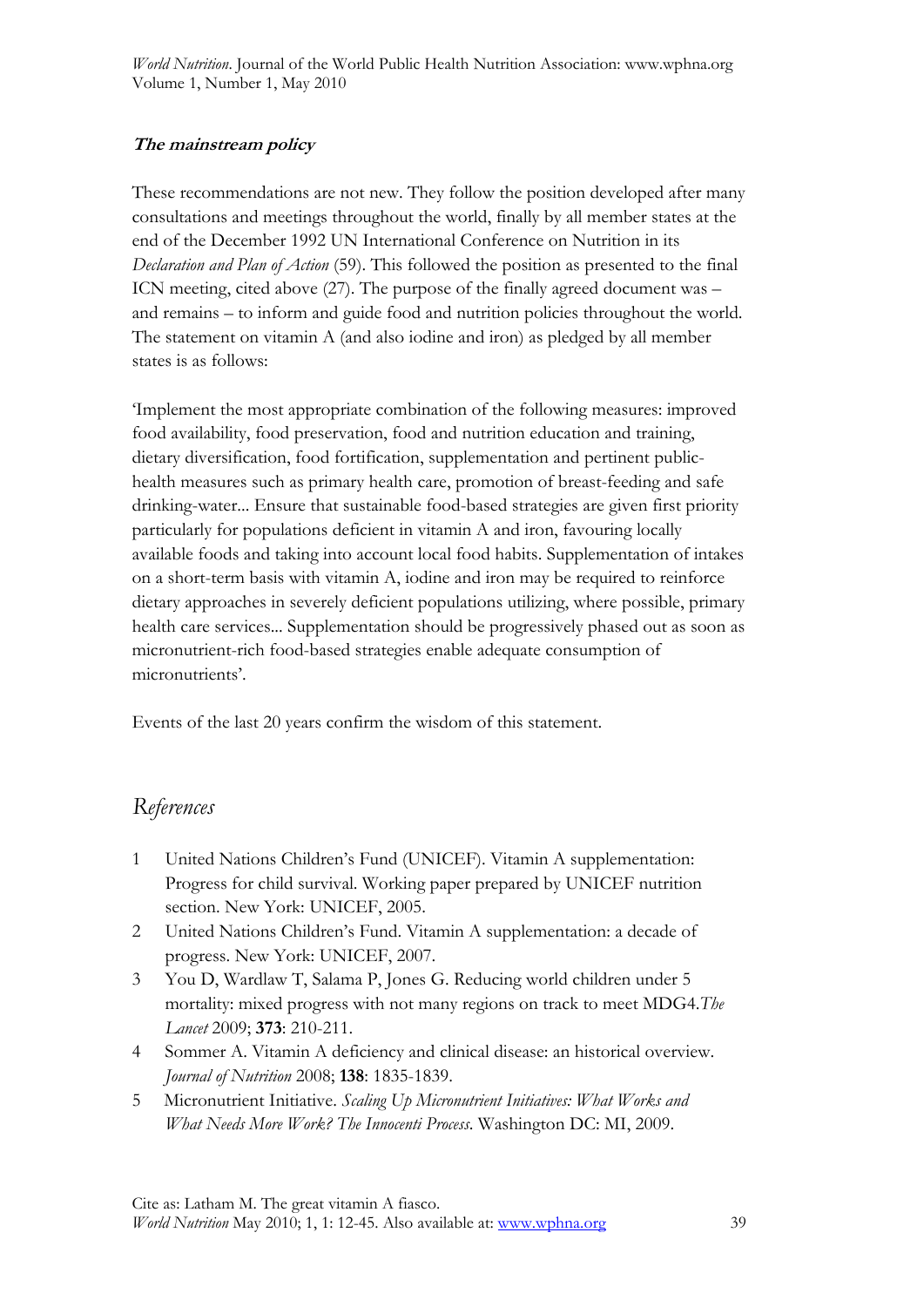- 6 Gogia S, Sachdev H. Neonatal vitamin A supplementation for prevention of mortality and morbidity in infants: systematic review of randomised controlled trials. *British Medical Journal* 2009; **338**: b919.
- 7 Awasthi S, Peto R, Read S, Bundy D, Kourellias K, Clark S, Pande V, the DEVTA team. Six-monthly vitamin A from 1 to 6 years of age. DEVTA: clusterrandomized trial in 1 million children in North India. Results presented at First Micronutrient Forum meeting, Istanbul, April 2007. Available from: www.ctsu.ox.ac.uk/projects/devta/istanbul-vit-A-lecture.ppt
- 8 Holland B. Unwin I, Buss D. *Fruit and Nuts*. First supplement to *The Composition of Foods*, Fifth edition. London: Royal Society of Chemistry/ Ministry of Agriculture, Fisheries and Food, 1992.
- 9 Holland B, Unwin I, Buss D. Vegetables, *Herbs and Spices*. Fifth supplement to  *The Composition of Foods*, Fourth edition. London: Royal Society of Chemistry/ Ministry of Agriculture, Fisheries and Food, 1991.
- 10 Solomons N. Vitamin A and carotenoids. [Chapter 12]. In: Bowman B, Russell R [eds]. *Present Knowledge in Nutrition*. Eighth edition. Washington DC: ILSI, 2001.
- 11 Cannon G. Animal food, and vitamin A. [Chapter 4]. In: *The Fate of Nations. Food and Nutrition Policy in the New World.* London: Caroline Walker Trust, 2003. Obtainable at: www.cwt.org.uk
- 12 World Health Organization. *Vitamin A Deficiency and its Consequences. A Field Guide to Detection and Control.* Third edition. Author: Sommer A. Geneva: WHO, 1995. First edition 1978.
- 13 Solon F, Fernandez TL, Latham MC, Popkin BM. An evaluation of strategies to control vitamin A deficiency in the Philippines. *American Journal of Clinical Nutrition* 1979; **32** (7):1445-53.
- 14 Reddy V. History of the International Vitamin A Consultative Group 1975- 2000. *Journal of Nutrition* 2002; **132**: 2852S-2856.
- 15 World Health Organization. *Vitamin A Deficiency and its Consequences. A Field Guide to Detection and Control.* Author: Sommer A. Third edition. Geneva: WHO, 1995.
- 16 Sommer A, Djunaedi E, Loeden AA, Tarwotjo I, Tilden R. Impact of vitamin A supplementation on childhood mortality. *Lancet* 1986, 1: 1169-73.
- 17 Martinez H, Shekar M, Latham M. Vitamin A supplementation and child mortality. *Lancet* 1986; 11: 451.
- 18 National Research Council, Food and Nutrition Board. *Vitamin A Supplementation: Methodologies for Field Trials.* Washington DC: National Academy Press, 1987. (online at http://pdf.usaid.gov/pdf\_docs/PNADQ601.pdf).
- 19 Fawzi WW, Chalmers TC, Herrera MG, Mosteller F. Vitamin A supplementation and child mortality: a meta-analysis. *Journal of the American Medical Association* 1993; 269: 898-903.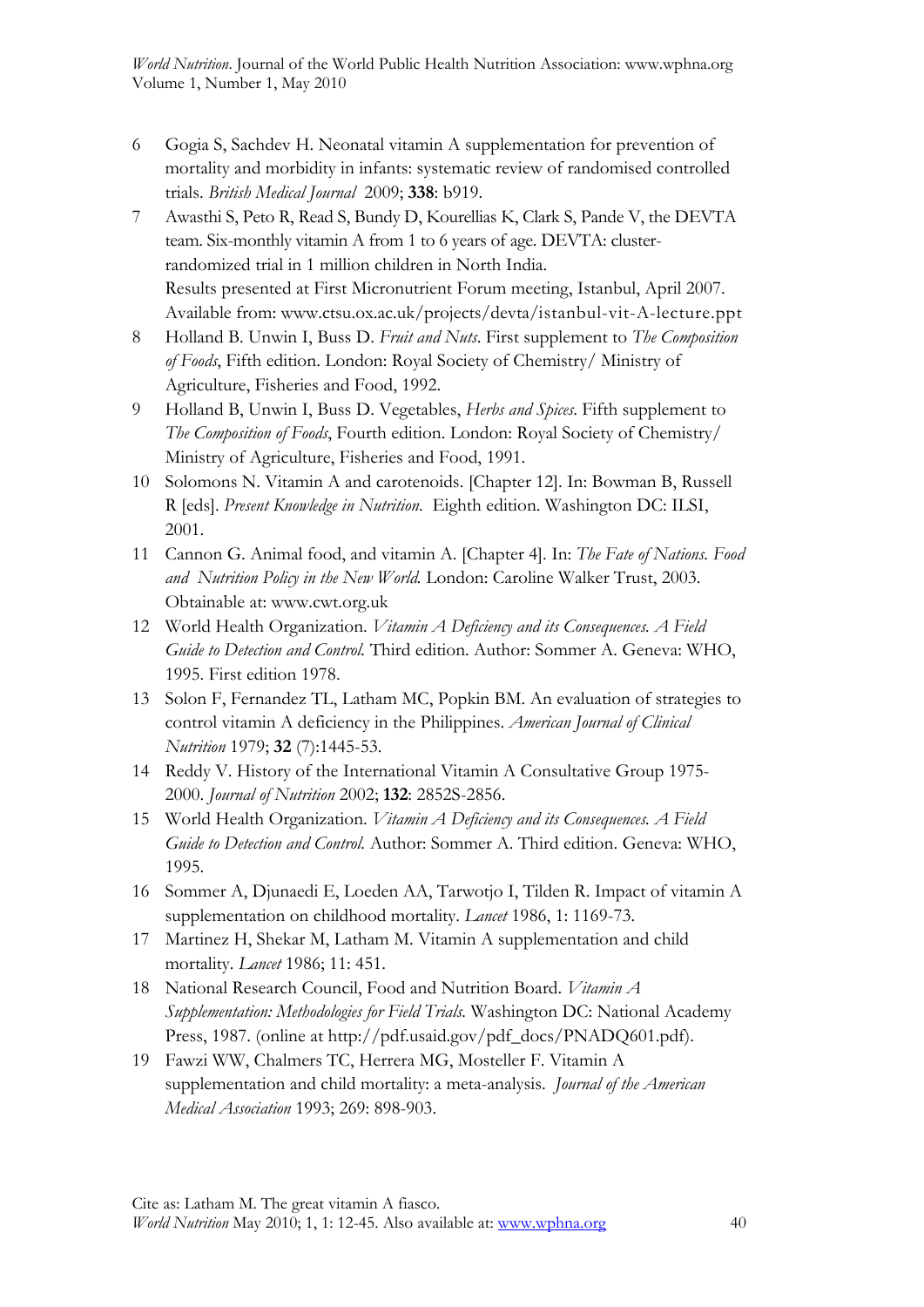- 20 Herrera MG, Nestel P. Amin AE, Fawzi WW, Mohamed KA, Weld L. Vitamin A supplementation and child survival. *Lancet* 1992; 340: 267-271.
- 21 Ghana VAST Study Team. Vitamin A supplementation in northern Ghana: effects on clinic attendances, hospital admissions and child mortality. *Lancet* 1993; 342: 7-12.
- 22 Latham MC. Vitamin A and childhood mortality. *Lancet* 1993; 342: 549.
- 23 Barclay AJG, Foster A, Sommer A. Vitamin A supplements and mortality related to measles: a randomized clinical trial. *British Medical Journal* 1987; 294: 294-296.
- 24 Hussey GD, Klein M. A randomized, controlled trial of vitamin A supplementation in children with severe measles. *New England Journal of Medicine 1990;* **323**: 160-164.
- 25 Alnwick D. Significance of micronutrient deficiencies in developing and industrialized countries. In: Combs G et al (eds): *Food-Based Approaches to Preventing Micronutrient Malnutrition. An International Research Agenda*. Ithaca NY: Cornell University, 1996.
- 26 Reddy V, Vijayaraghavan K. Preventing specific micronutrient deficiencies. Theme paper 6. In: FAO/WHO. *Major Issues for Nutrition Strategies*. International Conference on Nutrition. Rome/Geneva: FAO/WHO, 1992.
- 27 Food and Agriculture Organization of the United Nations/ World Health Organization. International Conference on Nutrition. *World Declaration and Plan of Action*. Submitted to the Conference. FAO/WHO: Rome, December 1992.
- 28 West KP, Sommer A. Delivery of oral doses of vitamin A deficiency and nutritional blindness: A state of the art review. SCN Nutrition policy discussion paper 2. Geneva: ACC/SCN, 1987. (online at http://www.unscn.org/layout/ modules/resources/files/Policy\_paper\_No\_2.pdf).
- 29 Reddy V. *Country Experiences (India).* Report of the XVII International Vitamin A Consultative Group meeting, Guatemala City. Washington DC: International Life Sciences Institute, 1996.
- 30 Kidala D, Greiner T, Gebre-Medhin M. Five-year follow-up of a food-based vitamin A intervention in Tanzania. *Public Health Nutrition* 2000; **3**:425-431.
- 31 Peterson S, Assey V, Forsberg BC, Greiner T, Kavishe FP, Mduma B, Rosling H, Sanga AB and Gebre-Medhin M. Coverage and cost of iodized oil capsule distribution in Tanzania. *Health Policy and Planning* 1999; **14**: 390-399.
- 32 Cohen N, Rahaman H, Mitra M, et al. Impact of massive doses of vitamin A on nutritional blindness in Bangladesh. *American Journal of Clinical Nutrition* 1987;**45**: 970-976.
- 33 Greiner T. Report to Sida on two different nutritional blindness control programs in Bangladesh. February 1993. (online at http://globalbreastfeeding.org/pdf/blindness\_comparison.pdf)
- 34 Bangladesh Rural Advancement Committee. *Nutritional blindness prevention programme evaluation report.* Dhaka: BRAC, 1989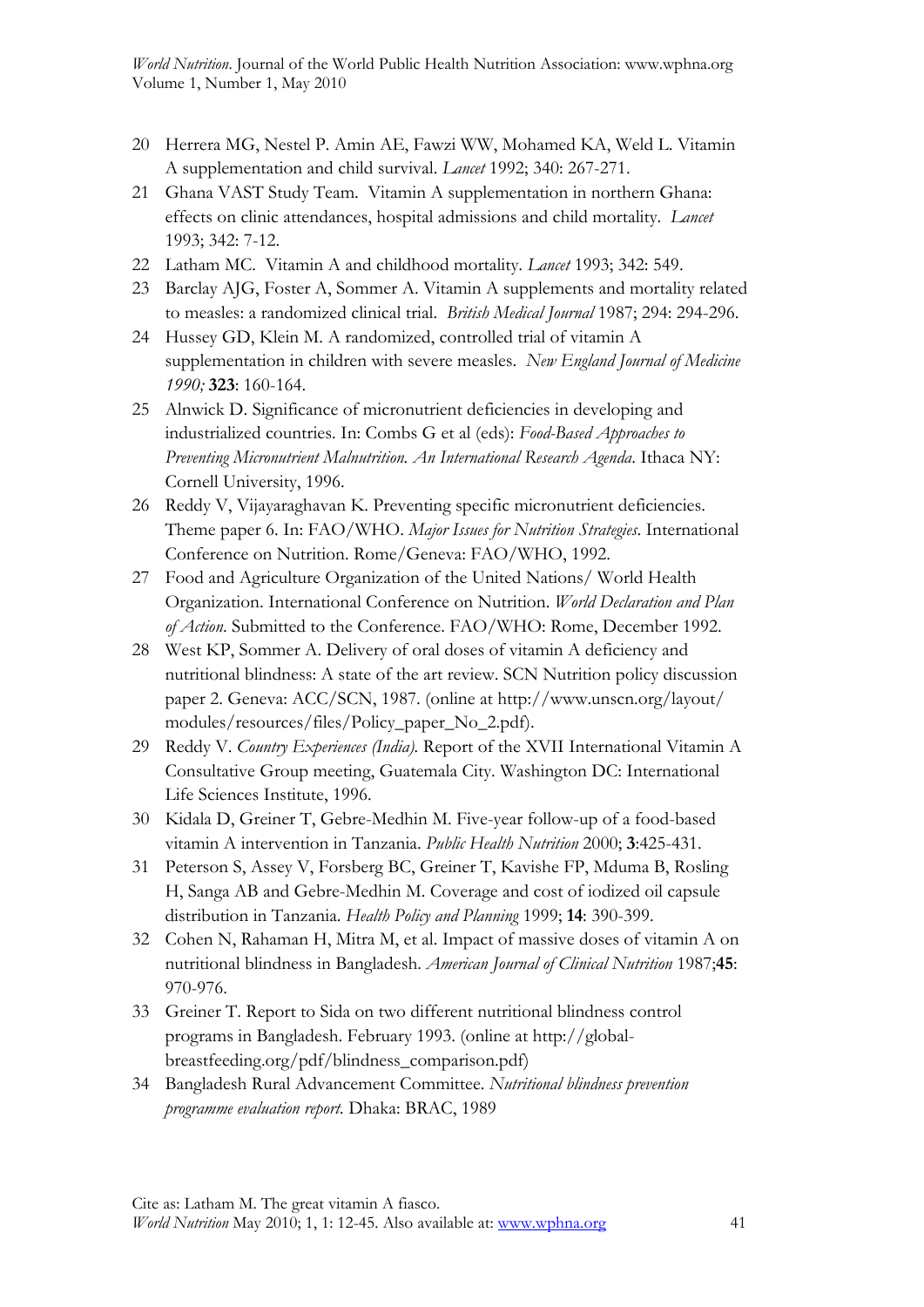- 35 Greiner T, Mannan MA. Increasing micronutrient intakes in rural Bangladesh: An NGO's search for sustainability. In: *Scaling Up and Scaling Down: Overcoming Malnutrition in Developing Countries*. Marchione T (editor). London: Gordon and Breach, 1999.
- 36 Greiner T. *Review of SIDA-financed vitamin A deficiency control programs*. Report to Sida, February 1992. (online at http://www.globalbreastfeeding.org/pdf/sida\_vitA\_review.pdf.
- 37 Greiner T. Prerequisites for the initiation of 'universal' VAC distribution: a policy think-piece. Report of the XV IVACG Meeting, Arusha, Tanzania, 1993. Washington DC: International Life Sciences Institute. (online at http://globalbreastfeeding.org/pdf/VAC\_policy.pdf)
- 38 Rosen DS et al. How to use the HKI food frequency method to assess community risk of vitamin A deficiency. New York: Helen Keller International, 1993.
- 39 Sommer A, West KP. *Vitamin A Deficiency. Health, Survival, and Vision*. New York, Oxford University Press, 1996. (online at http://pdf.usaid.gov/pdf\_docs/PNACR902.pdf)
- 40 Beaton GH, Martorell R, Aronson KJ, Edmonston B, Ross AC, Harvey B, McCabe G. *Effectiveness of vitamin A supplementation in the control of young child morbidity and mortality in developing countries*. Toronto, Canadian International Development Agency, 1993. Nutrition policy discussion paper 13. (online at http://www.unscn.org/layout/modules/resources/files/Policy\_paper\_No\_13
- 41 Dibley JM, SadjiminT, Kjolhede CL, Moulton LH. Vitamin A supplementation fails to reduce incidence of acute respiratory illness and diarrhea in preschoolage Indonesian children. *Journal of Nutrition* 1996; **126**, 434-442.
- 42 Grotto I, Mimouni M, Gdalevich, Mimouni, D. Vitamin A supplementation and childhood morbidity from diarrhea and respiratory infections: A meta-analysis *Journal of Pediatriatrics* 2003; **142**: 297-304.
- 43 Ramakrishnan U, Latham MC, Abel R, Frongillo Jr EA. Vitamin A supplementation and morbidity among preschool children in South India. *American Journal of Clinical Nutrition* 1995; **61**: 1295-1303.
- 44 Greiner T, Mitra SN. Evaluation of the effect of a breastfeeding message integrated into a larger communication project. *Journal of Tropical Pediatrics* 1999; **45**(6):351-7.
- 45 Ncube TN, Greiner T, Malaba LC, Gebre-Medhin M. Supplementing lactating women with puréed papaya and grated carrots improved vitamin A status in a placebo-controlled trial. *Journal of Nutrition* 2001**: 131**:1497-1502.
- 46 de Pee S, West CE, Muhilal, Karyadi D, Hautvast JG. Lack of improvement in vitamin A status with increased consumption of dark-green leafy vegetables. *Lancet* 1995; **346** (8967):75-81.
- 47 Persson V, Ahmed F, Gebre-Mehlin M, Greiner T. Increase in serum betacarotene following dark green leafy vegetable supplementation in Mebendazole-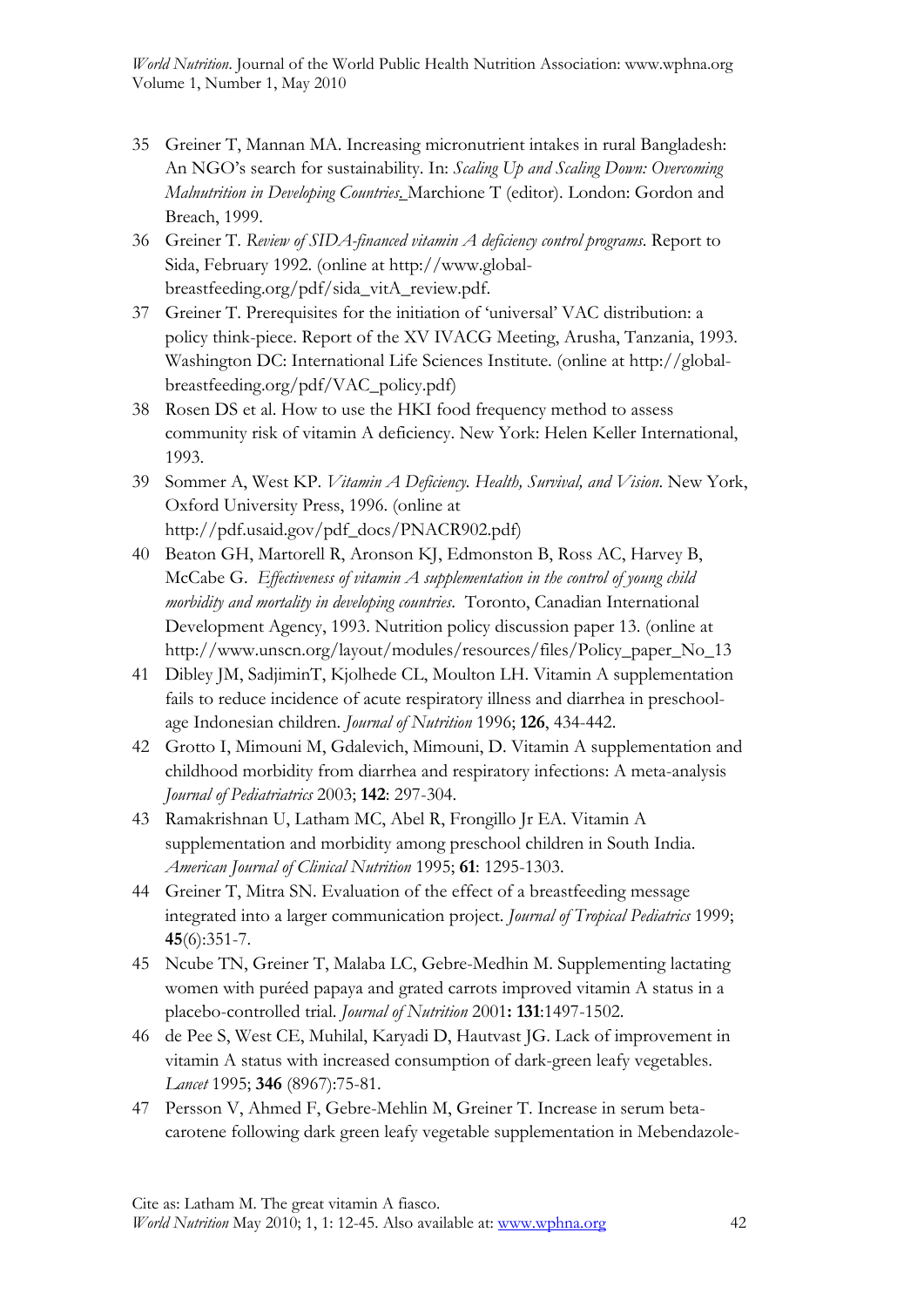treated school children in Bangladesh. *European Journal of Clinical Nutrition* 2001; **55**(1):1-9.

- 48 International Vitamin A Consultative Group. The Annecy Accords to assess and control vitamin A deficiency. Summary of recommendations and clarifications. December 2002 (online at http://pdf.usaid.gov/pdf\_docs /PNACS105.pdf).
- 49 Micronutrient Forum..The 2nd International Meeting of the Micronutrient Forum, 12-15 May 2009, Beijing, China. Sight and Life Magazine 2/2009.. (http://www.dsm.com/en\_US/downloads/sustainability/SAL\_magazine2\_200 9.pdf).
- 50 Gopalan C. A nutrition agenda for the turn of the century. [Chapter 10] In: World Health Organization (Regional office for South-East Asia). *Nutrition in Developmental Transition in South-East Asia*. Author: Gopalan C. Regional health paper 21. New Delhi: SEARO, 1992.
- 51 Gopalan C. Vitamin A deficiency overkill. *Bulletin of the Nutrition Foundation of India,* July 2008.
- 52 Kapil U. Time to stop giving indiscriminate massive doses of synthetic vitamin A to Indian children. *Public Health Nutrition* 2009; **12** (2):285-6.
- 53 MOST, USAID Micronutrient Program. 2004. Cost analysis of the national vitamin A supplementation programs in Ghana, Nepal, and Zambia: A synthesis of three studies. Arlington, Virginia, USA. (online at http://pdf.usaid.gov/pdf\_docs/PNADC598.pdf).
- 54 Houston R. Sustainability of vitamin A supplementation programs. Technical brief to USAID, March 2007. (online at http://pdf.usaid.gov/pdf\_docs/PNADK392.pdf)
- 55 Kuhn T. *The Structure of Scientific Revolutions*. International Encyclopaedia of United Science. Chicago, Ill: University of Chicago Press, 1960.
- 56 Jonsson U. Integrating political and economic factors within nutrition-related policy research: an economic perspective. [Chapter 12]. In: Pinstrup-Andersen P (ed): *The Political Economy of Food and Nutrition Policies*. Baltimore MD: Johns Hopkins University Press, 1993.
- 57 The Giessen Declaration. *Public Health Nutrition* 2005; **8**(6A) 783-786.
- 58 Latham MC. Global action against worm infections, measles and malaria. In: *Global Obligations of the Right to Food*. Ed. Kent G. Rowman and Littlefield, 2007, 145-159.
- 59 Food and Agriculture Organization of the United Nations/ World Health Organization. International Conference on Nutrition. *World Declaration and Plan of Action*. Final statement as agreed by all UN member states. FAO/WHO: Rome, December 1992.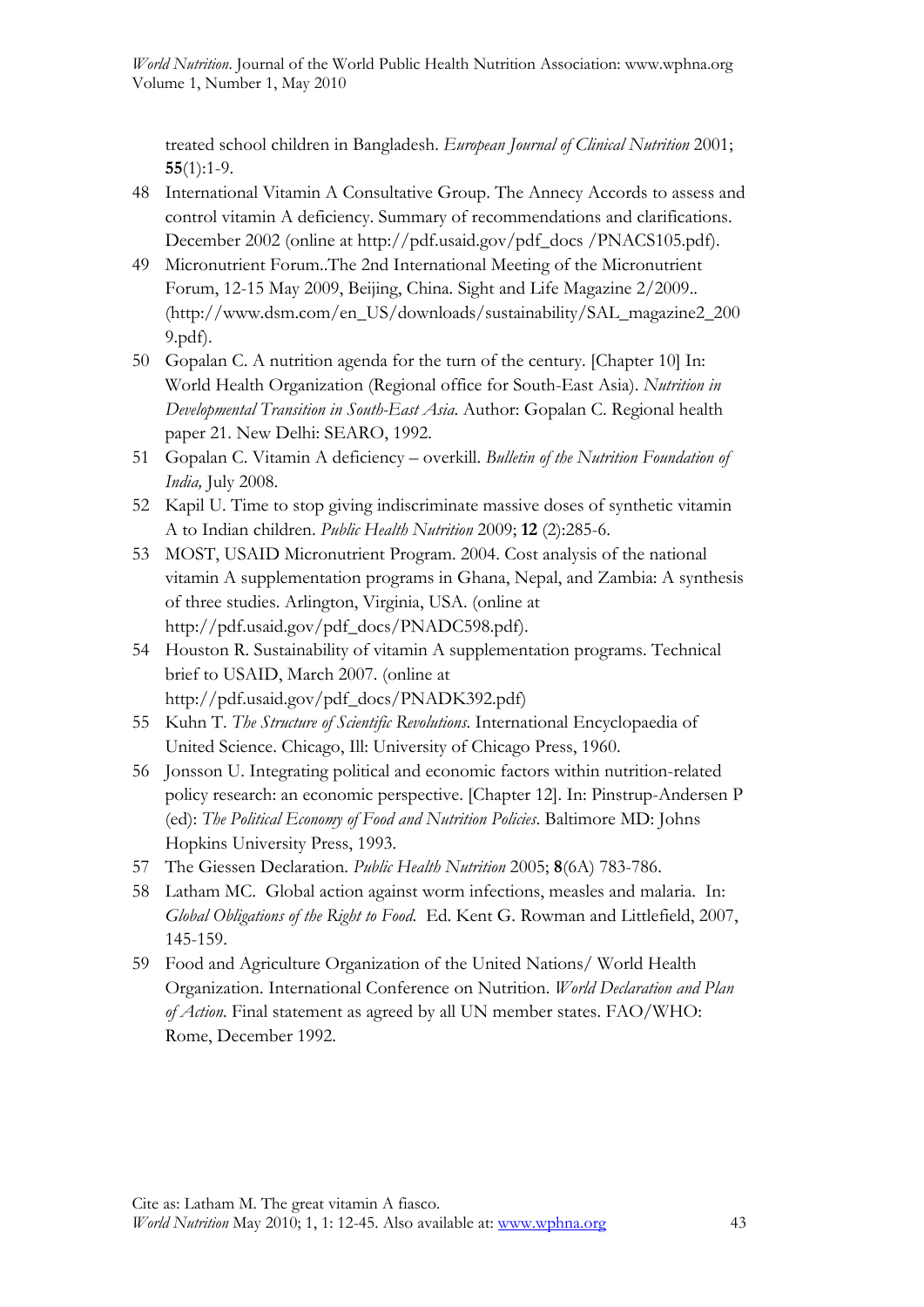## *Key terms*

Vitamin A, vitamin A (sources), retinol, carotenoids, vitamin A deficiency (prevention), vitamin A supplements (medicinal use), Vitamin A capsule programme (VAC), International Vitamin A Consultative Group (IVACG), Micronutrient Forum and vitamin A, US Agency for International Development and vitamin A (USAID), United Nations System Standing Committee on Nutrition (SCN), food and nutrition aid policy, breastfeeding, breastmilk, colostrum, bioavailability of carotenoids, plantbased food systems, United Nations public health nutrition policies and actions, national government public health nutrition policies and actions.

## Acknowledgement

*The commentary was drafted and revised by MCL and colleagues mentioned below. It was submitted on 29 March 2010, accepted subject to suggested revisions on 5 April, finally accepted with these are further revisions and additions on 29 April, and published on-line on 3 May 2010.* 

*WN commentaries are subject to internal review by members of the editorial team. This commentary was reviewed by Barrie Margetts and Geoffrey Cannon, and also by Ted Greiner. Geoffrey Cannon edited the submitted version, and drafted the boxed text for revision and approval by the author.* 

*MCL states: Dr. Ted Greiner, a close friend, colleague and former student of mine, contributed very importantly to this commentary. He and I have discussed the issues in this commentary for many years. Over a period of several weeks we exchanged views. He provided important insights, and also shared with me relevant research and policy -related experiences he had while working in Sweden, and also in the field in Tanzania, Zimbabwe, Bangladesh and elsewhere. I have incorporated, with references, many of these. I am very grateful to him for his time, interest and assistance. In the process of editing, Geoffrey Cannon made valuable suggestions for changes and additions, many of which I accepted.* 

*I collaborated for many years with Dr.Florentino Solon of the Philippines on ways to control vitamin A deficiency. Dr Solon's inspiration and dedication were of great importance, while he did not contribute directly to this commentary. Almost all my own research and activities related to vitamin A, and its deficiencies and their control, have been undertaken while serving as Professor at Cornell University from 1968 to the present time. This included work in the Philippines with the Cebu Institute of Medicine; in Tanzania with the Tanzanian Food and Nutrition Centre; and in India*  with the Christian Medical College in Vellore in Tamil Nadu. Katherine Houng at Cornell *University assisted with the literature review.* 

*I am a founding member of the World Alliance for Breastfeeding Action (WABA). I have no conflicts of interest.*